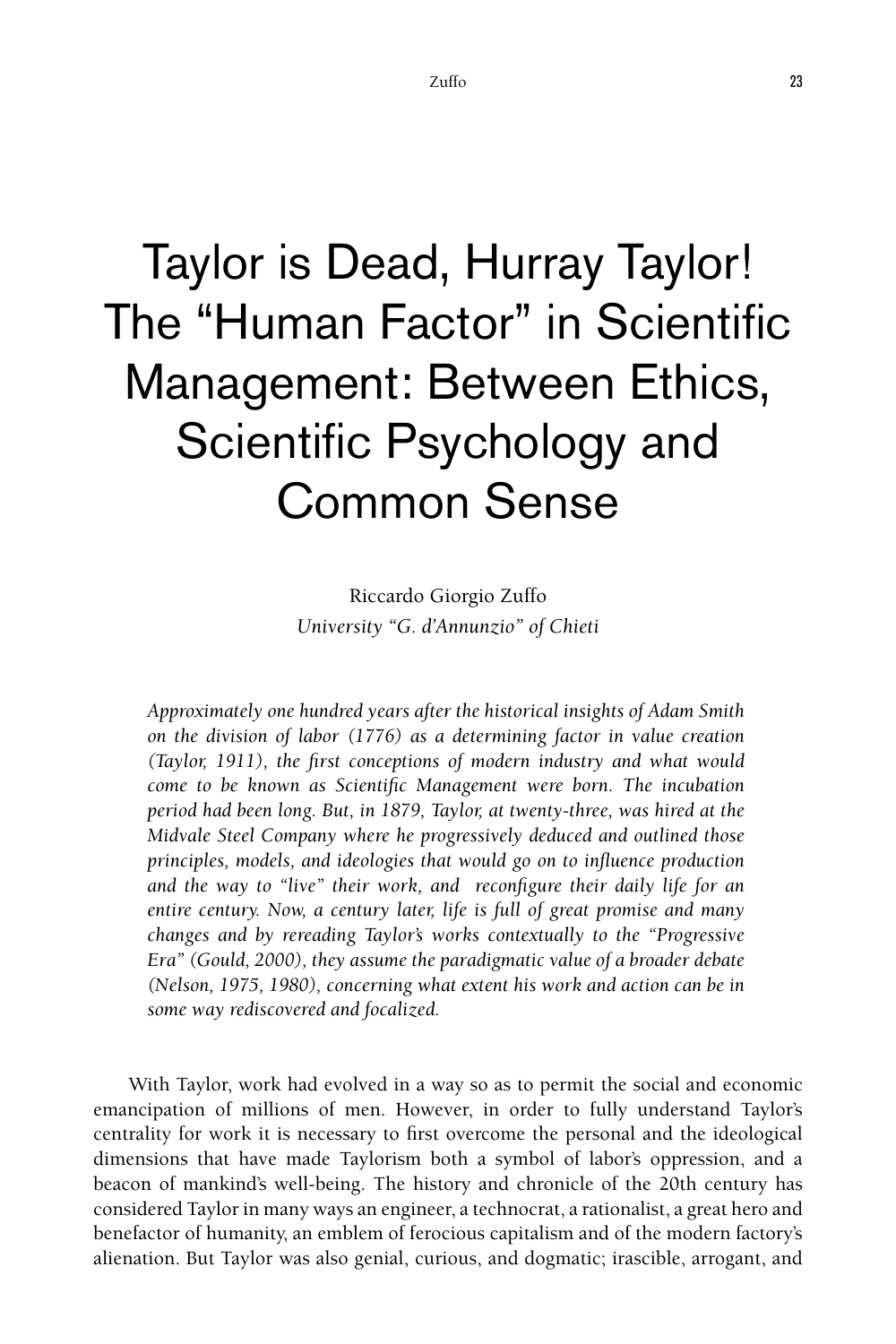condescending; ambitious wealthy, sophisticated, aristocratic, and famous. He was a friend of presidents and ministers. He also had a wide audience due to his newspaper contributions (Copley, 1923; Kanigel, 1997; Nelson, 1975). Lastly, he was political, favoring Roosevelt in the 1901 elections (Taylor, 1911). Taylor was certainly a complex and ambiguous figure, but above all, he was an expression of his time.

Taylor was born the idealistic and enlightened son of the educated bourgeoisie that characterized America during the Progressive Era (Sasso, 1984; Rossi, 1988, 1995). As did many other industrialists, academics and scholars who supported the belief in the modern age, he also took part in the building and shaping of America's greatness (Nelson, 1975; Gould, 2000). Taylor was the Zeitgeist of his time: his life and his action were metaphors of an epochal change. Therefore, it is difficult to condense his contribution which was defined within its rapport with differing thematic areas to that which he contributed and confronted with obsession and excellence. Certainly Taylor, in relation to the historical developments of applied psychology, was the first scholar to recognize the "human factor" as scientific management's central aspect both as a factor to be evaluated and understood scientifically and also as a factor with rich and complex political, social, ethical, and economic implications (Münsterberg, 1913; De Masi, 1992). The scientific aspects of work and man at work, as social subjects, coexisted. The factual and the ideal man together, became the fundamental factor for the growth of United States and the new concepts of labor during the 19th century.

## *Scientific Aspects of Taylor's Scientific Management*

His model was one where techniques (today we would say technologies) of product, processes, machines and tools, along with working methods and control systems, were in a systematic equilibrium with the workers. The human element, as a central component in Taylor's conception, is in its rapport with the factors outlined here.

The first is relative to the model of scientific management that Taylor implemented in his daily practice, combining factors considered scientific or scientifically plausible, and factors where science had yet to enter, such as common sense, trade practices, and folk psychology.

Taylor gradually developed his theory of scientific management by aggregating a disperse and fractal understanding while he began to outline, which is typical of fast and fluid historical periods such as the period of industrialization. Taylor's main objective was to pursue a scientific model or rather, to "search for scientific truth," by outlining certainties and gradually improving on his first approximations. These approximations, sometimes called sophistries (Nelson, 1975; Kanigel, 1997), cunning and often "careful communication," were the consequence of the impossibility to perform his studies in a laboratory context. Taylor needed to work in *corpore vivo*, in the concrete reality of the factories: approximations to gradually overcome in favor of more scientific reconfigurations. This kind of hybrid, incomplete or intuited knowledge became the theoretical path for many disciplines in the following decades, such as the psychology of work and organizations, sociology, management, and organizational behavior studies, for which Taylor was the appropriate model, frame, and support (Kaneklin, 2004).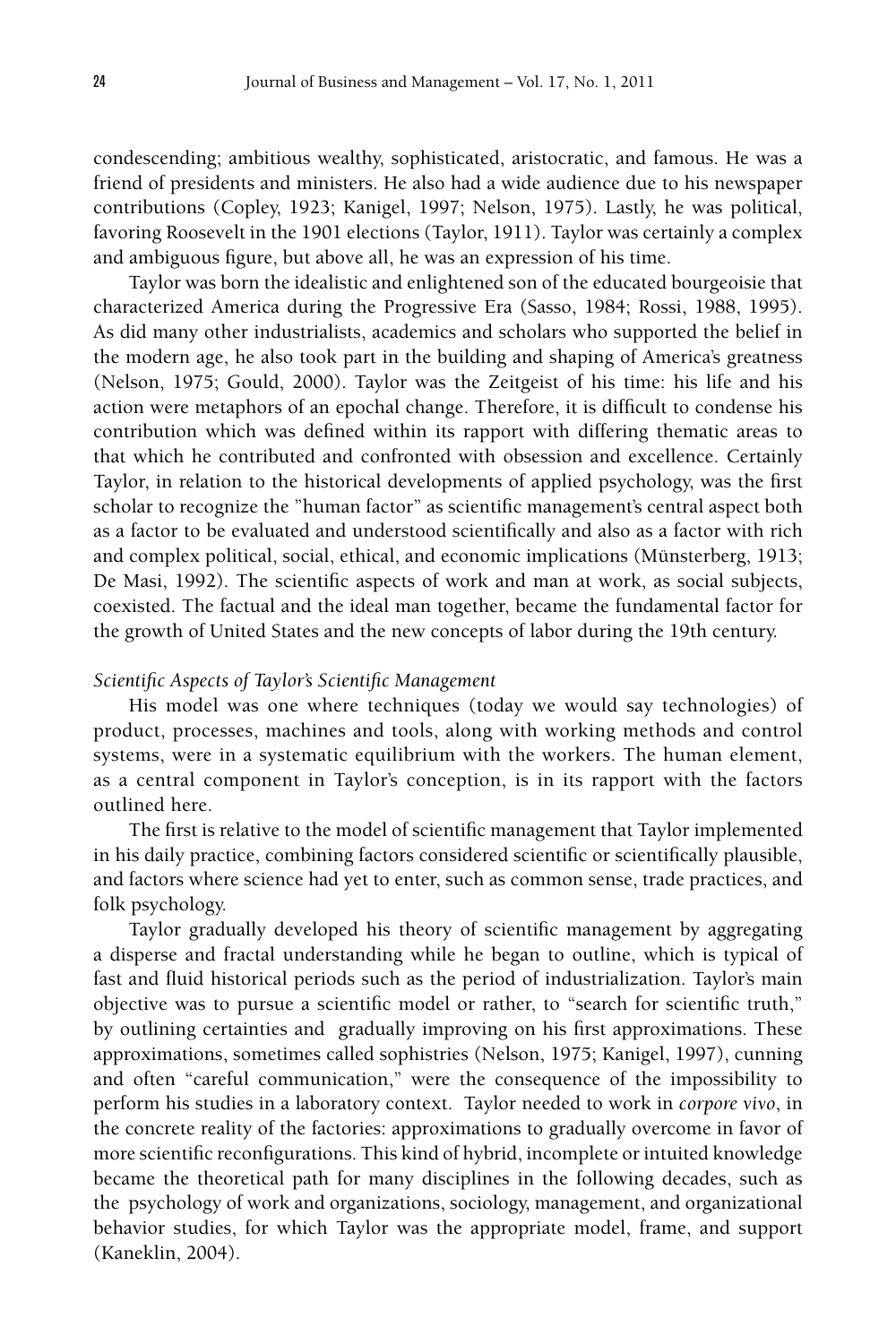Confronting a time of knowledge specialization, and the continuous emergence of new and useful disciplines and subdisciplines, Taylor developed his system in order to reconfigure a global theory of understanding focused on production factors. Although it may be related to the emergence of other technical disciplines of the 19th century, scientific management is still a recent concept when compared to medicine, mechanics, physiology, and engineering. Nonetheless, it is a complex concept, characterized by multidisciplinary aspects and sustained by insights and common sense psychology, (as well as by more scientific theory fragments) that all merge together into a sort of 'bricolage.' In other words, a fluid intelligence with the capacity to think logically and solve problems in novel situations, independently from acquired knowledge. This was typical of the heroic phase of scientific management from the end of the 19th century until the First World War (Accornero, 1980; Zuffo, 2004). Adam Smith (1776) foresaw the importance of the "division of labor" and the causes generating it but he could not see beyond. He could not have known the implications that would follow in terms of productive and cultural assets and daily work. Within the interpretations of industrial work, Taylor's commitment represented a cultural turning point. Taylor outlined a model of management where various disciplines intersected and progressively created a new synthesis.

The industrialization (Hinsley, 1962; Balbo, 1967; Nelson, 1975; Noble, 1977; Jones, 1983; Jacoby, 1984; Schmitz, 1995) required a new theory of interpretation able to handle the new production factors of emerging enterprises, made possible by the significant technical and scientific developments of the era. The relationship between modernity, capitalism, and technology (Geymonat, 1971) became closer, or rather the same as the alliance between modern science and capitalism. This relationship was further strengthened in the name of "techniques," as a paradigm for the modern imaginary rationality consistent with the "bourgeois" mentality (Nacci, 2000). Marx (1857, 1867) clearly foresaw in Das Capital the tendency of the era to substitute the "dead labor" of machinery with living labor of workers. Sombart (1913) spoke of "modern technology," which, unlike previous empirical techniques, was systematically based on science, thus becoming rational. In his view, technological progress was an activity that no longer needed the mediation of man being primarily pursued for its own sake. As Nacci (2000) stated, the contrast between handcrafts and capitalism is perhaps the same contrast that occurred in the transition from ancient techniques to modern technology: that from empiricism to rationalism. At the beginning of the 20th century, Oswald Spengler (1918) spoke of a cyclical progression of science, destined to a great flowering, to reoccur, to wither, and become academic. Taylor's Era was indeed a "Progressive Era," in which scientific and technical knowledge had already been acquired and coupled with increasing available capital. All these factors led to a period of great change, innovation, large capital accumulation and finally to the "decline," as The Decline Of The West stated (Spengler, 1918).

Taylorism as an organic, ideal and incomplete system, collided with the dawn of Ford's moving production line (Russel, 1977), a forerunner element of modern work, which contributed to psychologists revoking their focus on the workers, who were then transformed into dependent variables for technology (Accornero, 1980, 1997). Twenty years later, Ford faced a fully-developed business system, a relationship with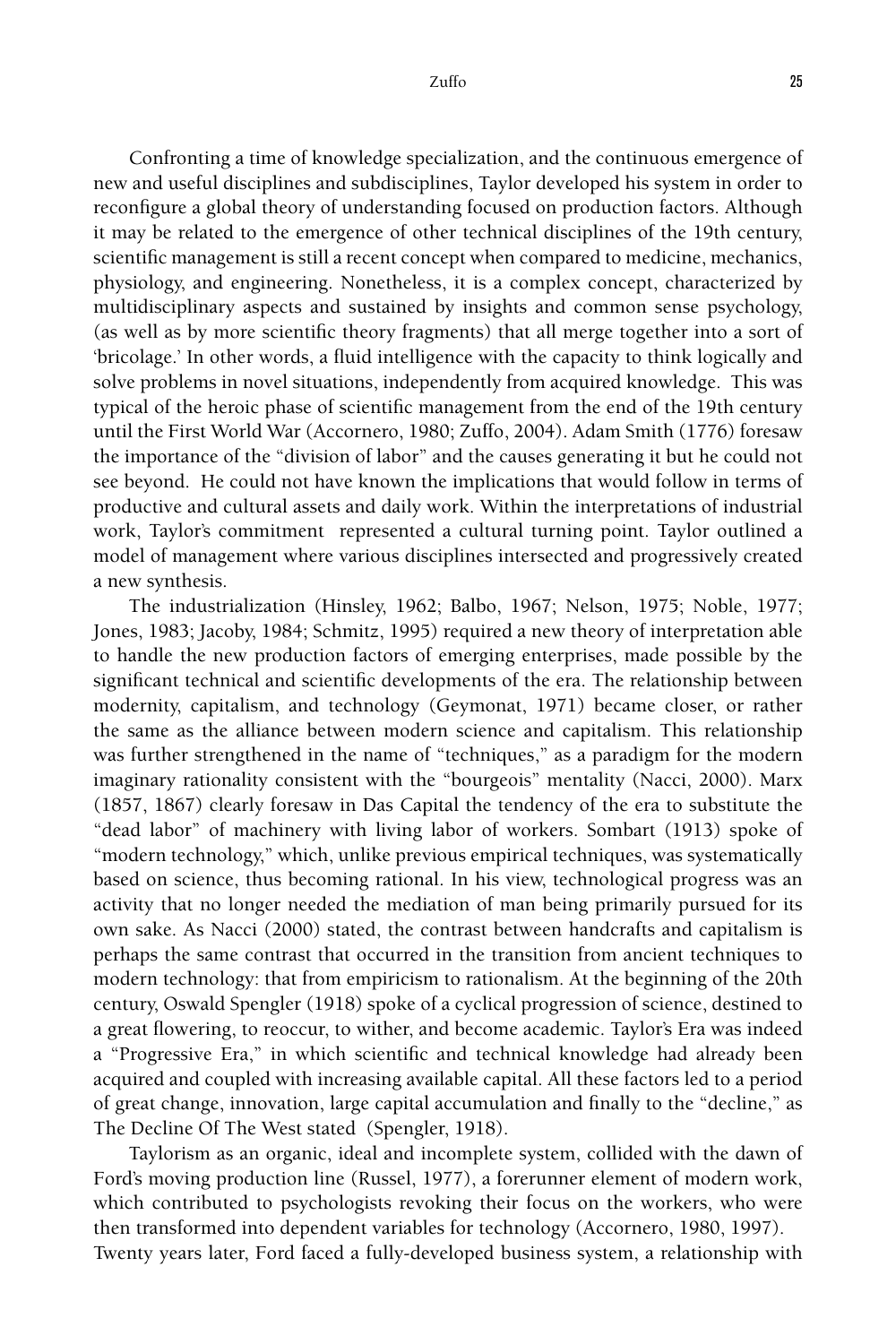techniques more engineered and less casual, and an enterprise system at the peak of maturity. Ford gradually reconfigured and circumscribed the idealistic aspects of Taylorism (Benyon, 1973), by hiding them behind an increasing technicality to the point that the power of his original contribution eventually faded and reduced the organization of work into a moving production line (Lee, 1916; Ford, 1922; Nevins, 1954). Therefore Taylorism, considering its idealistic peculiarity, increasingly appears as nothing more than an ideological flag to wave (Wrege  $\&$  Stotka, 1978; Wrege  $\&$ Greenwood, 1991; Whitston, 1997); instead of being seen as a subterranean river emerging into daylight, showing us its complexity and legacies for future generations.

## **Political, Social and Ethical Aspects of Scientific Management**

The pursuit of science, his public actions and the personal conduct of the man from Philadelphia stand justified by the social and ethical dimensions inherent in Taylorism (Copley, 1923; Nelson, 1980; Kanigel, 1997). The social value of his theories can be contextualized within the severe economic depression which occurred between 1875 and 1895. A time in which efficiency was becoming a key issue for industry, as it had been generally throughout American society. The 19th century witnessed the advent of globalization represented in its modern form. In terms of scientific and technical development, Germany and England were the most advanced competitors dominating the economic system, while the United States still lacked skilled workers, product knowledge, and know-how. Yet, the United States was becoming the largest market worldwide, consequently having the need for large scale production and process manufacturing (Chandler, 1977). Taylor's work ranked high among this social and economical context. However, only while considering the framework of a still deeply backward industrial reality is it possible to fully understand and value Taylor's actions and practices.

It was indeed the common opinion of the most advanced areas of American East Coast industry that there was a need to pursue rationalization's process and increased competitiveness. This pursuit was inhibited by backward legislation "adventurers" involved in financial fraud and an economic system characterized by insufficient competition and oligopolies (Veblen, 1904). The Efficiency Movement (Angelici, 1928; Forgeaud, 1929; Bonazzi, 1995), culturally influential in Europe, argued that all aspects of the economy, society and government were riddled with waste and inefficiency. Labor force stability, the study and analysis of workers activities and remuneration issues were some of their efforts primarily directed at: outlining new production logic, comprehending machine efficiency, understanding the new setting and function of management and more generally, the problem of resources being wasted.

According to a positivist point of view, Taylor considered social contradictions resolvable through a rigorous and scientific study of production factors. These factors should become the conditions for efficiency, wealth generation and workers' well-being through a full deployment of collective energy and the pursuit of the "good of the nations" (Taylor, 1903, 1911). For Taylor, the selection of workers became a functional need to be verifiable and scientifically proven. Accordingly, Taylor highlighted the weight of the political, social and ethical values produced by science. His books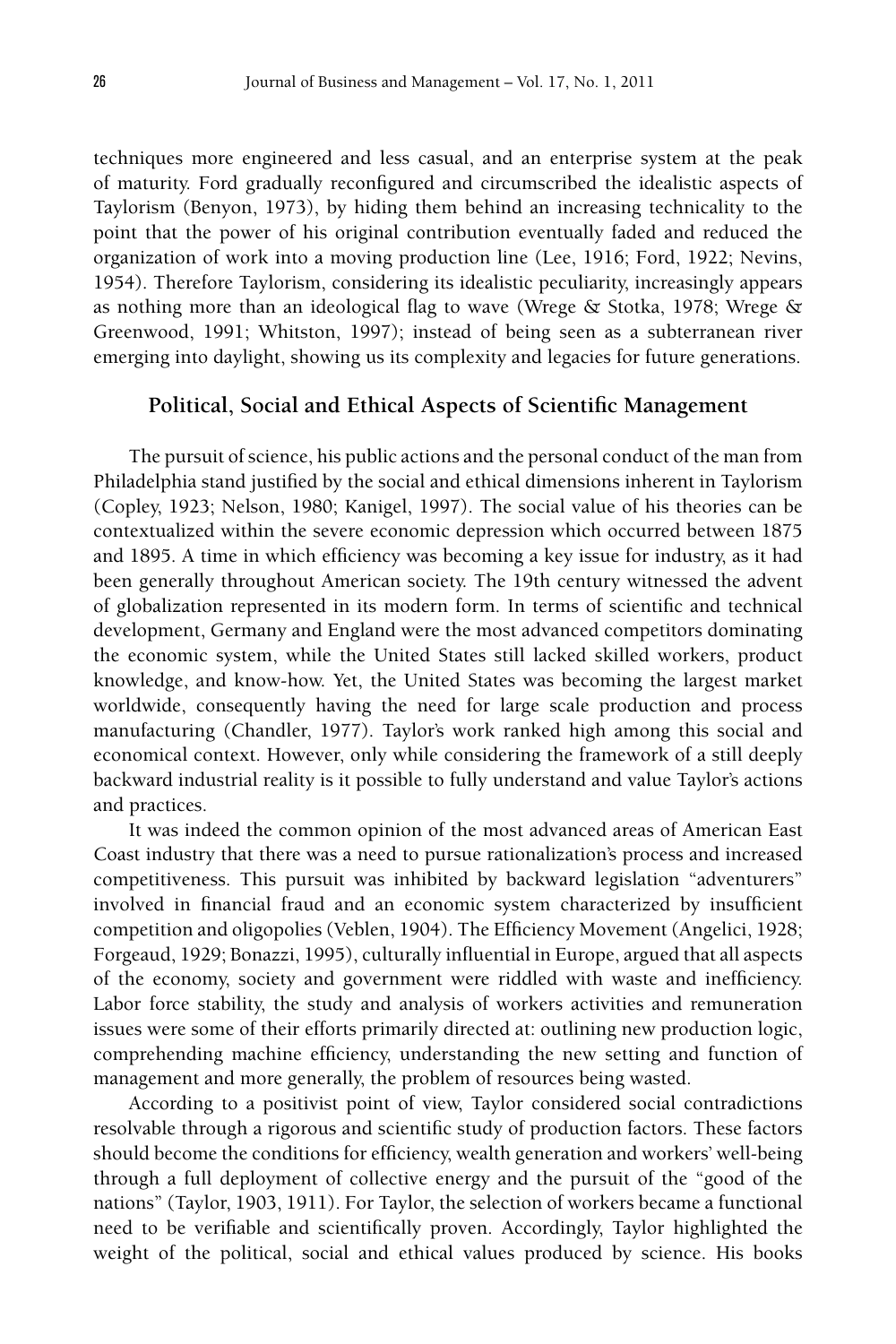frequently referred to social utility. This clearly appeared in *The Principles of Scientific Management* (Taylor, 1911) and it also emerged from his less political works (Taylor, 1895), and public statements (Taylor, 1912). Great attention to social and ethical issues certainly described Taylor's efforts, but they were also typical of the American scientific community at large (Gantt, 1910) whose main goal was to demonstrate, according to a functional logic, how their theories or models could have collective utilitarian values (Nelson, 1975, 1980; Rossi, 1995). Actually, "the shift from government as an instrument of promotion to a means of regulation was one of the key developments of the progressive spirit" (Gould, 2000, p. 62).

As Taylor (1911, p.1) asserts, "President Roosevelt in his address to the governors at the White House, prophetically remarked that 'The conservation of our national resources is only preliminary to the larger question of national efficiency." Efficiency to obtain through "close, intimate personal cooperation between management and the men," which is the "essence of modern scientific or task management" (Taylor, 1911, p. 10). The reference to Roosevelt in the 'incipit' of *The Principles of Scientific Management* is emblematic of a political choice and an economic conception that considered the common ground between different social factions attained by scientific progress and it's, 'truth'; which represented the essence of scientific management. Similarly, at the end of this work, he referred to the "increase in prosperity and diminution in poverty, not only for the men but for the whole community immediately around the men" (Taylor, 1911, p. 75-76).

## **The Human Factor**

Taylor's most famous works were aimed at obtaining scientific sustainability, while focusing on the needs of the social system, and were also an examination of the 'man at work.' There are many examples of Taylor's attention to the human factor, not only in his books, but also in biographies in which he was the focus, and in the scientific continuity of his *cooperators* (Gilbreth, 1921). Worker selection and evaluation, which led to the further development of applied psychology, is indeed a central aspect of scientific management. There are three famous examples of such, illustrated by Taylor, which represented the first steps between scientific management and applied psychology and also demonstrated their political and ethical justification.

The first example is that of the workman Schmidt who was actually a Dutchman named Henry Noll. This example referred to the controversy over fatigue, which had interested physicians and physiologists from all around the world (Gilbreth & Gilbreth, 1919; Lombardo, Pompili & Mammarella, 2002) since the late 19th century (Mosso, 1891). This argument mainly concerned a social and organizational aspect. Firstly, the value of scientific management may relate to any kind of work organization and to any kind of work, even the simplest, such as pig-iron handling. A second aspect is that of the so called "first class laborer," or rather the man who best personifies the work to be done. The second example is the bicycle 'balls' inspectors selection. It referred to reaction time, which was a standard topic of both applied psychology and of the industrial controversy. Speed and processing times were considered an index of the individual worker's efficiency as well as the performance of a system. The great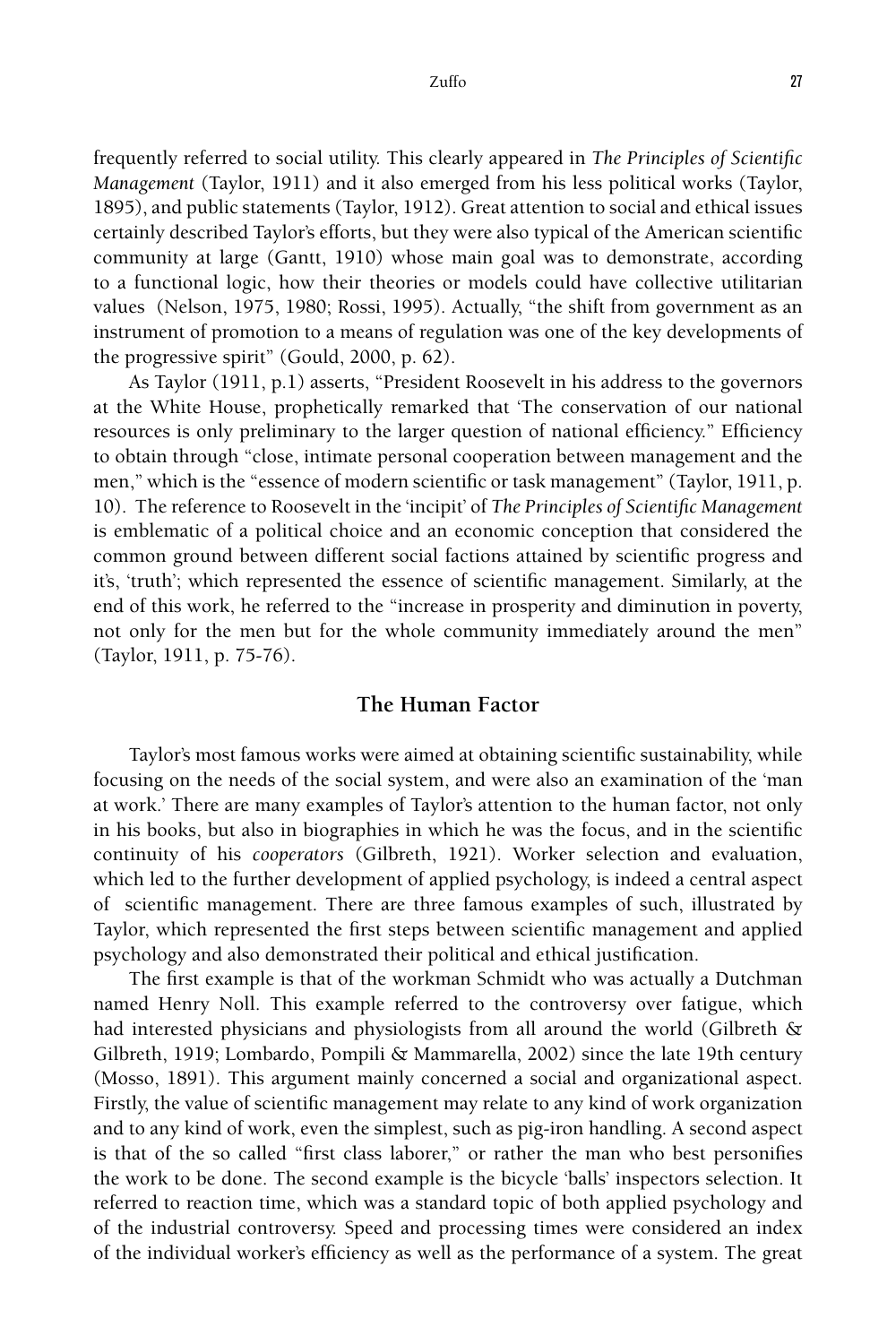underlying social issue was that of the eight-hour day, an ongoing controversy within the American industrial association and the labor movement today (Zuffo, 2002).

The third example is the supervisor's evaluation, focusing on which qualities and skills they should have in order to be selected. In *Shop Management* (Taylor, 1903) Taylor recognized the importance of both management evaluation, and the inability of psychology, or rather physiology, to give satisfactory answers (Münsterberg, 1913). Even if the social and political dimensions of management were still limited to an official apparatus such as ASME, Taylor himself led the controversy against a still backward authoritarian and incompetent entrepreneurial system.

# *Fatigue and First-class Laborer*

Taylor's (1911, p. 9) aim was the "substitution of scientific methods for rule-of thumbs methods" thus, within the comprehensive system of Taylor, worker selection assumed a central value. The first step of scientific management was indeed to check the performance of the "techniques" involved, such as machines, shape and choice of tools, measurement and control equipment, but always in relation to the human being. The system required a rigorous analysis of all empirical work processes that were checkable and recognizable in real work situations. Each unique factor of production had to be analyzed, as well as the study of those actions and movements. Features and work rhythms of the workman that were more compatible with other factors in the field, implicated an "*elementaristic logic*" (Gilbreth, 1911; Gilbreth & Gilbreth, 1917, 1919).

Taylor's system found its fulfillment in *Shop Management*, although it is only in *The Principles of Scientific Management* that his system reached its heights, not only theoretically, but also politically and ideologically (as revealed in the case of the workman Schmidt or by that of the bicycle balls' inspectors). This is how Taylor gradually set up his system which primarily involved a method and people able to apply it. Method was considered a link between technologies and human labor, aimed at studying human work and the characteristics (Derickson, 1994) that make up the optimization of performance.

The identification of the "*first-class laborer*" (Taylor, 1911), able to meet the technical and methodological conditions proposed, was indeed one of the most important factors of scientific management. The selection became a prerequisite for the application of the working method and for the achievement of the expected results. The "first-class laborer" concept had a great relevance in Taylor's thinking, despite what happened in the subsequent development of the Fordist mass industry, where the pure rhythm of the moving production line was the only necessary and sufficient condition for human adaptation to the techniques.

When Taylor addressed the problem of reconfiguring the work of the pig-iron handler (Wrege, 2000), taking advantage of the opportunity to study pig-iron loading for the purpose of lowering loading costs, his first step was to "find the proper worker to begin with" through scientific selection (Taylor, 1911). The function of selection was primarily the explanation of required standards, and afterwards, the identification of those men who could be "adapted" to the reference model. The scientific precision with which all factors were analyzed, led to "the possibility of coupling high wages with a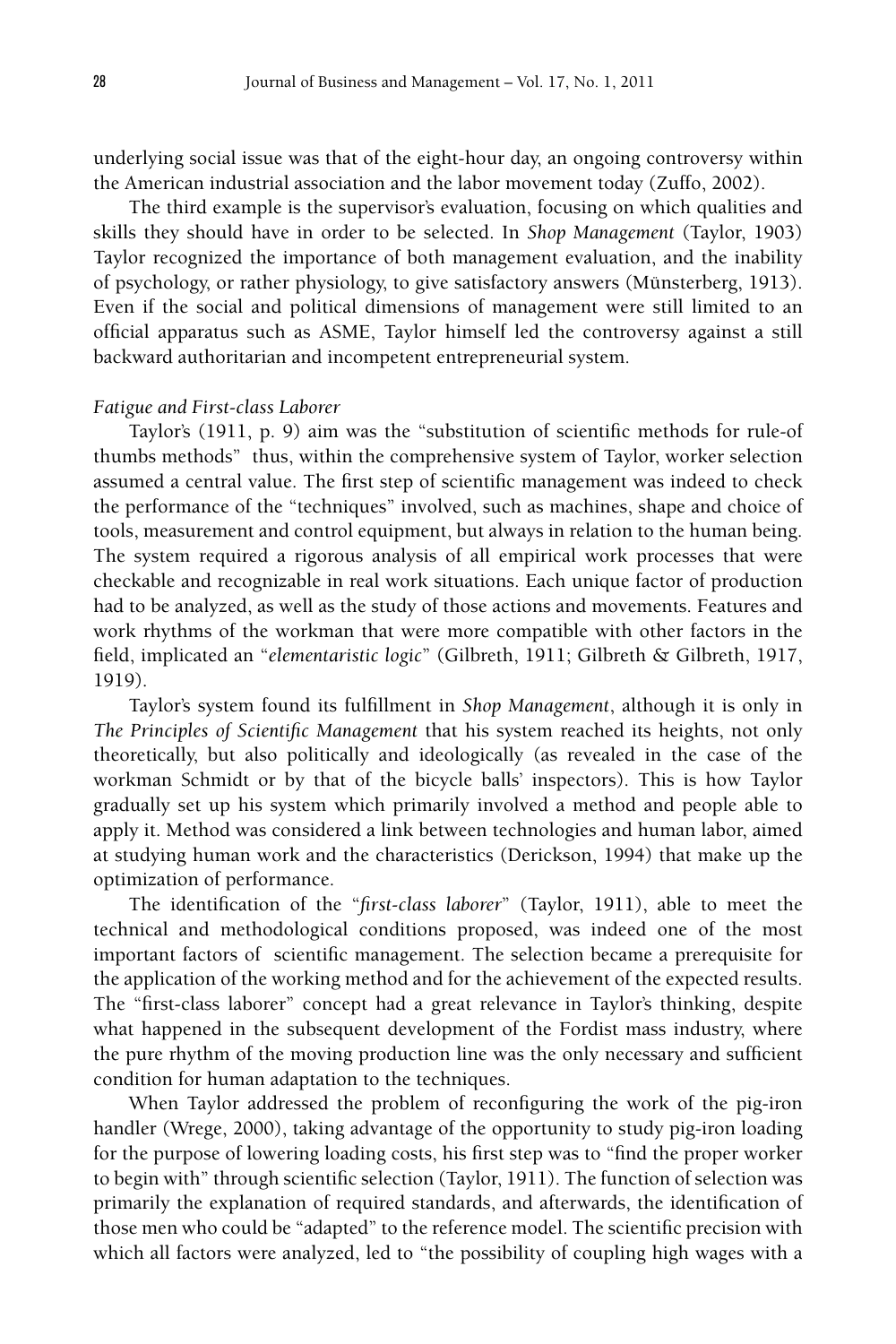low labor cost." This opportunity "rests mainly upon the enormous difference between the amount of work which a first-class man can do under favorable circumstances and the work which is actually done by the average man" (Taylor, 1903, p. 9).

In Taylor's works, the selection procedure followed a double register system. The first level was characterized by an absolute scientific precision based on the academic knowledge of physiology. Like a machine, the human engine can only achieve certain physical results by optimizing fatigue, labor time, and load during the day. In this sense, attention and care for data collection and direct experimentation appeared to be relevant. In order to learn about the developments in Physiology, Taylor sent his assistants to Europe to observe what was only talked about in the American universities (i.e., reaction time), and with his closest *cooperators* he undertook meticulous studies, looking for general laws on issues such as fatigue, physical strength, and use of force. The research had two protagonists: workers of the Bethlehem Steel Company who were controlled and timed while working. "What we hoped ultimately to determine was what fraction of one horse-power a man was able to exert, in essence, how many foot-pounds of work a man could do in a day" (Taylor, 1911, p. 26). Taylor's early hopes were unfulfilled. Even if a large amount of very valuable data on the labor of the two workers had been collected, Taylor and his assistants failed to find any law or constant relationship between work and fatigue. The law, in fact, was found a few years later by Carl G. Barth, one of Taylor's closest *cooperators*, who confined the law "to that class of work in which the limit of a man's capacity is reached because he is tired out" (Taylor, 1911, p. 66).

The second level refers to the organizational behavior and to various personality traits. On this level it was much more difficult for Taylor to find specific information in the literature of that time (Müller & Silberer, 1968). Taylor recognized the lack of appropriate investigation methods, and the consequent importance for selection to "receive the most careful thought and attention" and to "be under the supervision of competent men who will inquire into the experience, and especially the fitness and character of applicants" (Taylor, 1903, p. 61). The importance of this factor can be seen in the fact that in the planning offices, responsible for the study and the continued review of the applications made, there were people involved in this specific task. "We therefore carefully watched and studied these 75 men for three or four days, at the end of which time we had picked out 4 men who appeared to be physically able to handle pig-iron at the rate of 47 tons per day. A careful study was then made of each of these men. We looked up their history as far back as practicable and thorough inquires were made as to the character, habit, and the ambition of each of them" (Taylor, 1911, p. 45).

Schmidt was the name given by Taylor to the selected workman, actually a Dutchman called Henry Noll, who distinguished himself from the others by working on the construction of his own house after a whole day of hard labor. It was also noticed that money had enormous value to him, which suggested that he had the interest and motivation to apply the new method. According to Taylor's words he was one of those men for whom "a penny looks about the size of a cart-wheel" (Taylor, 1911, p. 20). In general, "one of the first requirements for a man who is fit to handle pig-iron as his occupation is that he shall be so stupid and so phlegmatic that he more nearly resembles in his mental make-up the ox than any other type. The man who is mentally alert and intelligent is for this very reason entirely unsuited to what would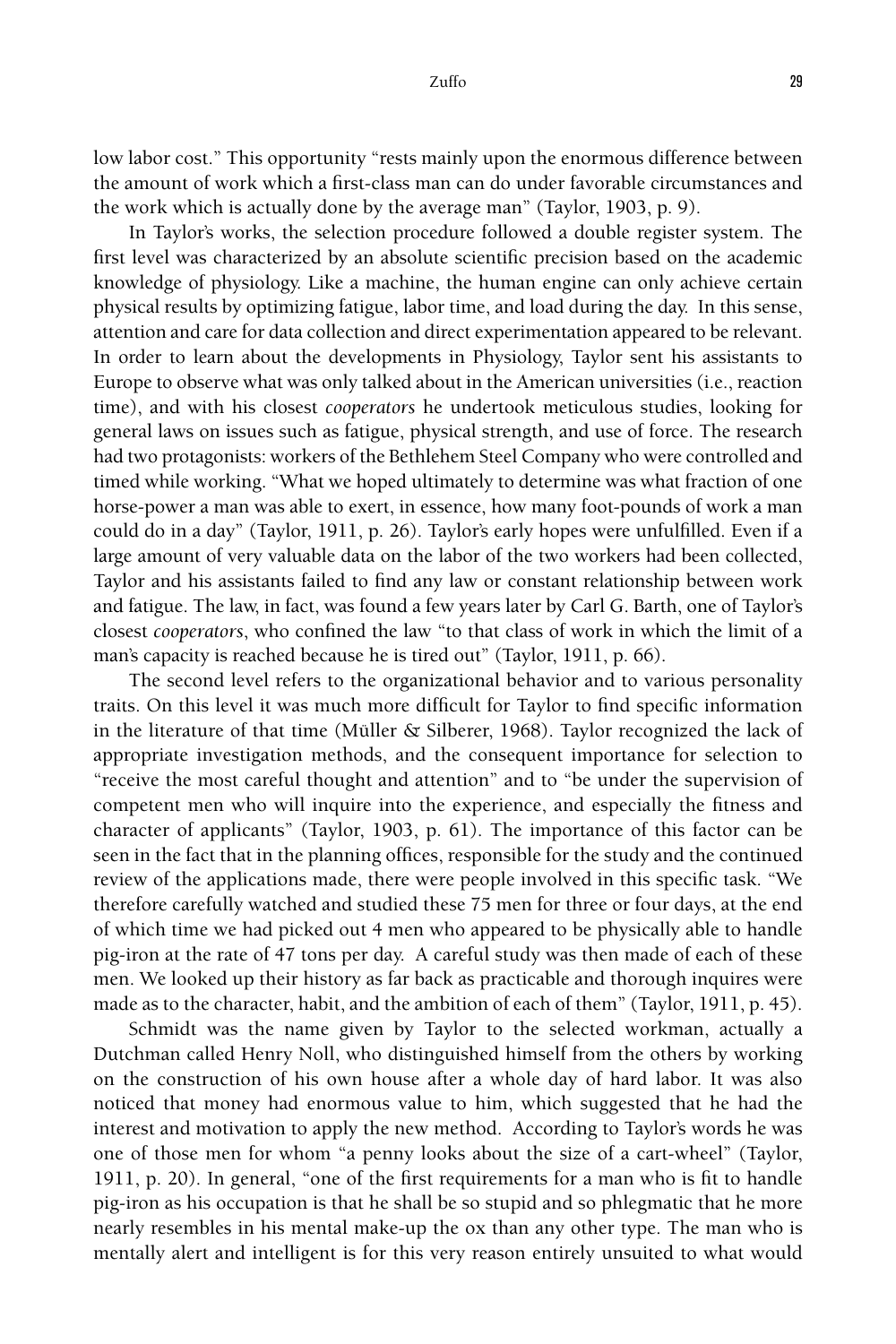for him be the grinding monotony of work of this character" (Taylor, 1911, p. 28). Honoring small historical truths, "Noll was more than a muscled brute and exhibited traits not wholly alien to today's middle-class sensibilities" (Kanigel, 1997, p. 317). Alas, though Henry Noll was able to finish the construction of his own home, he lost it years later due to his alcoholism.

In Taylor's pig-tale science, or his pursuit of a scientific model, folk psychology and common sense coexisted. It didn't matter if the pig-iron experiments were little more than common sense observations (Nelson, 1975, 1980) or anecdotal data smoothing out inconsistencies (Wredge & Perroni, 1974; Wrege & Hodgetts, 2000); what really mattered was that Taylor's rigorous method had its own ideological value and determinate direction.

## *Reaction Time and Workday Duration*

Another famous example "in which the 'scientific selection of the workman' counted more than anything else, is well illustrated by the very simple though unusual work of inspecting bicycle balls" (Taylor, 1911, p. 43). In this case the scientific dimension appeared absolutely relevant. This theme has a purely psychological character related to the evaluation of the bicycle balls inspectors and to the study of reaction times. The aim is to select the best inspectors for this kind of job. The experiment is famous and, like everything that appears in *The Principles of Scientific Management* (Taylor, 1911), it is written not only for scientific reasons but also in order to have a political and communicational value. The battle over the working day duration is one of the most important historical factors of the 19th century. In the U.S., there was a severe conflict between the various entrepreneurs, who were in conflict more with each other, than they were with the trade unions that had originated in Chicago in 1886 (Taylor, 1911; Nelson, 1980). Thus, at the beginning of the 20th century, the theme concerned both wages and incentive systems (Taylor 1895; Emerson, 1912; Goldmark, 1912; Bedaux, 1921). In the following years, in proposing tests and other innovations, physiologists (with a word used very often shortly thereafter, *psychotecnics*) often found themselves criticizing Taylor's Scientific Management. Taylor was concerned with the problem of underwork, but also often concentrated and thereby legitimized his attention to overwork.

In the particular case of the bicycle ball inspectors, Taylor showed how the women working at the factory spent a very considerable part of their long workday (10.5 hours a day and 58 hours per week, the legal maximum for women in Massachusetts) in idleness because the required working period was too long. Therefore, Taylor decided to shorten the working hours to ten, but this did not meet with great enthusiasm from the women. A few months later, Taylor shortened the workday to 9.5 hours with two breaks of five minutes each. Then, in September 1897, a month later, he reduced the working day to 8.5 hours. In all these steps the daily pay remained the same, "and with each shortening of the working day the output increased instead of diminishing" (Taylor, 1911, p. 45). Referring to the controversy of his time over fatigue beliefs, Taylor demonstrated how unproductive it was to extend the working time and proposed a rigorous and scientific analysis based on physiological experiments in manual labor. Physiology (Taylor also uses the term "physiology" to refer to psychological issues) was not only used toward the goal of measuring fatigue in relation to efficiency but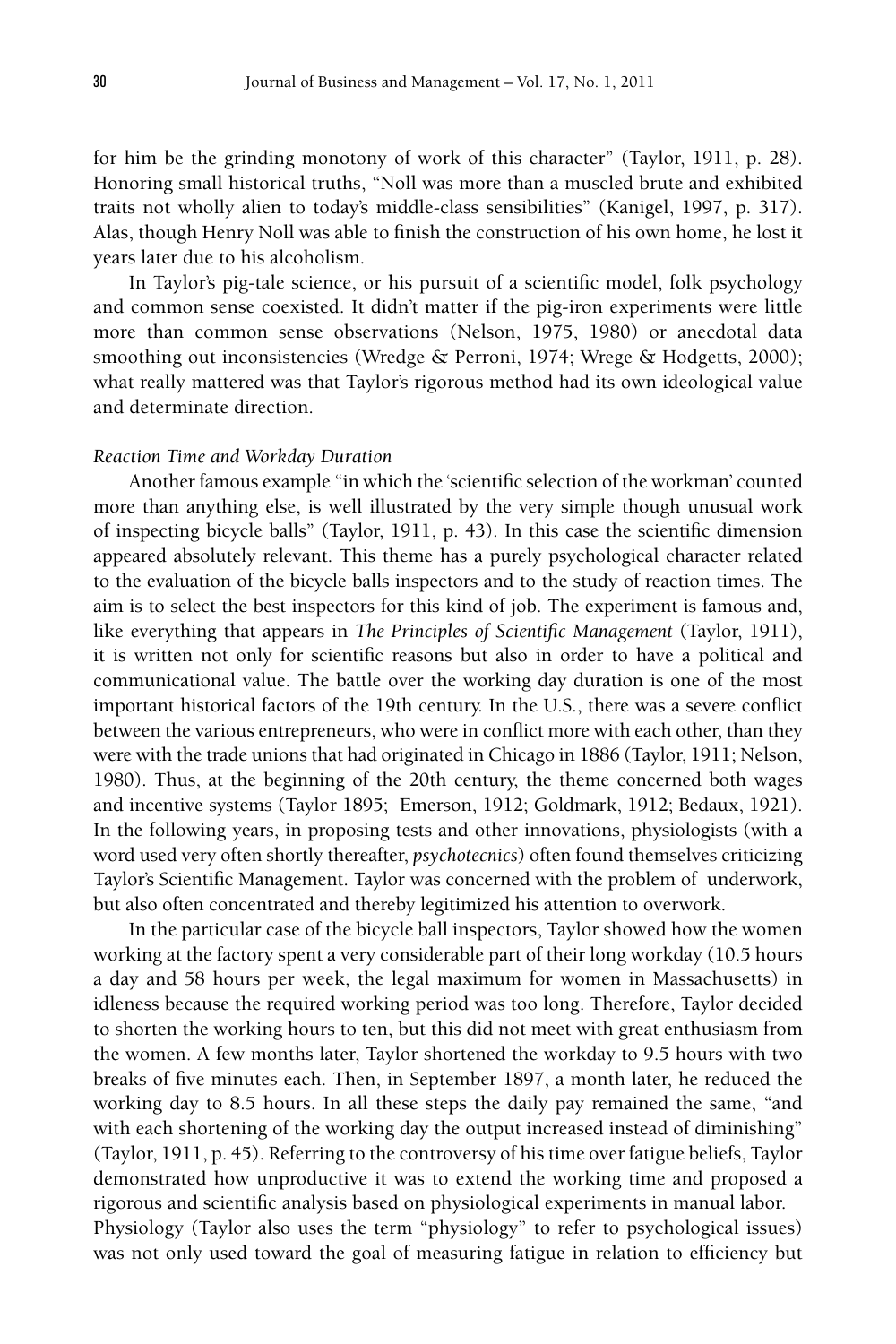#### Zuffo 31

also for selection procedures. By studying the case of the balls' inspectors, Taylor highlighted how attention, as well as fatigue, resulted in a considerable amount of nervous tension, "in spite of the fact that they were comfortably seated and were not physically tired" (Taylor, 1911, p. 45). In particular, the 120 women who had worked in the factory for years required an elevated level of attention. Their job consisted of checking the balls one-by-one, by placing them on the back of their left hand, "in the crease between two of the fingers pressed together, and while they were rolled over and over, they were minutely examined in strong light and with the aid of a magnet held in the right hand, the defective balls were picked out and thrown into special boxes" (Taylor, 1911, p. 44).

Once again empirical and scientific psychology were mixed and merged together. In choosing the best girls to do the job, Taylor and his *cooperator* Sanford Thompson, who was in charge of the reorganization of this department, referred to the academic knowledge of Physiology. At that time in psychological departments, experiments were regularly being conducted "to determine what is known as the 'personal coefficient' of the man tested" (Taylor, 1911, p. 45), or in other words *reaction times* (such as simple and differing kind of compound reaction times). "This test shows conclusively that there is a great difference in the 'personal coefficient' of different men. Some individuals are born with unusually quick powers of perception accompanied by quick responsive action. For others the message is almost instantly transmitted from the eye to the brain, and the brain quickly responds by sending the proper message to the hand. Men of this type are said to have a low 'personal coefficient' while those of slow perception and slow action have a high 'personal coefficient'" (Taylor, 1911, p. 45). The most important quality for a worker was to have a low personal coefficient: "For the ultimate good of the girls as well as the company, however, it became necessary to exclude all girls who lacked a low 'personal coefficient'. And unfortunately, this involved laying off many of the most intelligent, hardest working, and most trustworthy girls merely because they did not possess the quality of quick perception followed by quick action" (Thompson, 1993). Therefore, studies on reaction times have found a great resonance in the history of applied psychology (Boring, 1929; O'Neil, 1968).

The reaction time topic, and consequently the speed at which a job could be done, has been widely considered over the course of decades as absolutely crucial for determining the levels of the wages and piecework. Although in simple language, Taylor already showed the connection with fatigue, stress and the need for work breaks, and in this specific case, managed by the workers themselves.

## *Selection of the functional foreman*

By analyzing "the most important and difficult task" of "selecting and training the various functional foreman who are to lead and instruct the workman," Taylor gives great attention to the aspects of selection and psychological evaluation (Taylor, 1903, p. 72). In particular, Taylor argued that with the introduction of Scientific Management, compared to previous empirical forms of organization, foremen were invested with more burdens and responsibilities (Taylor, 1903; Gilbreth, 1921; Nelson, 1980). Also on this occasion, Taylor illustrated the centrality of psychological factors, while recognizing the lack of scientific knowledge and instruments able to meet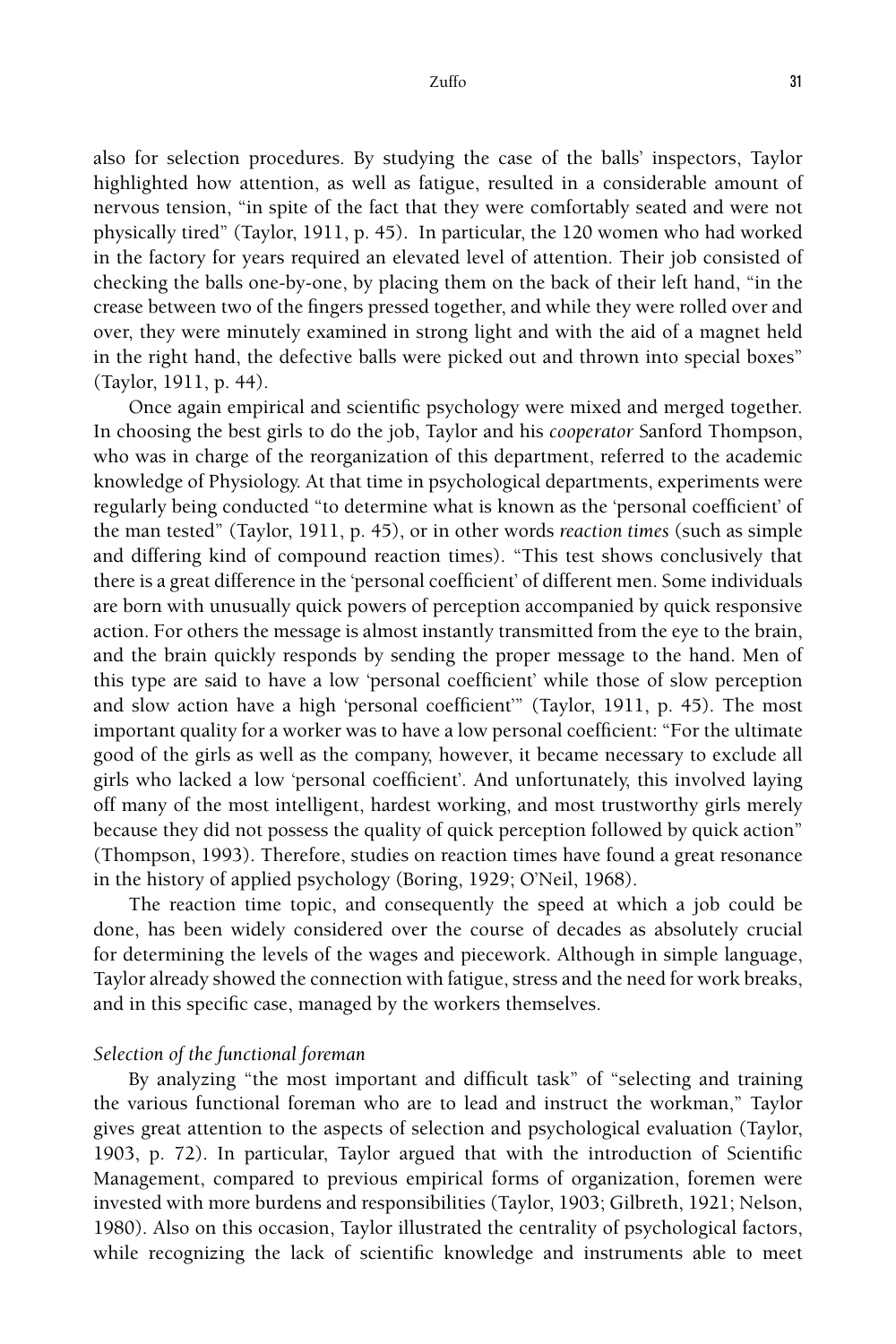scientific management standards. By establishing in advance the difficulty of selecting the functional foremen, Taylor argues that "many of those who appear to have all of the desired qualities, and who talk and appears the best, will turn out utter failures, while on the other hand, some of the most unlikely men rise to the top. The fact is that the more attractive qualities of good manners, education, and even special training and skill, which are more apparent on the surface, count for less in an executive position than the grit, determination and bulldog endurance and tenacity that knows no defeat and comes up smiling to be knocked down over and over again" (Taylor, 1903, p. 72). Perhaps the only selection criteria that Taylor recognizes as "an unquestioned fact" is that "no gang boss is fit to direct his men until after he has learned to promptly obey instructions received from any proper source, whether he likes his instructions or not [...]. The first step is for each man to learn to obey the laws as they exist, and next, if the laws are wrong, to have them reformed in the proper way." Along with honesty and common sense, grit and "constructive imagination" (today this would be called problem solving) represented the foremen's most necessary qualities.

For Taylor, the workmen's features were not determinant in the selection, he looked rather to the correspondence between people and the work to be done. Subsequently, the only way to prove the presence of certain qualities is "through an actual trial at executive work," because success at college, focused on absorption and assimilation, meant little compared to what the individual could express in moral and cultural terms. Besides technical experience, the responsibility for the work and training of other workmen, as well as for command and discipline, was required by the foreman. Therefore, Taylor states: "The difficulty in obtaining in one man the variety of special information and the different mental and moral qualities necessary to perform all of the duties demanded of those men has been clearly summarized in the following list of the nine qualities which go to make up a well rounded man: brains, education, special or technical knowledge; manual dexterity or strength, tact, energy, grit, honesty, judgment or common sense and good health. Plenty of men who possess only three of the above qualities can be hired at any time for laborers wages. Add four of these qualities together and you get a higher priced man. The men combining five of these qualities become hard to find, and those with six, seven, and eight are almost impossible to get" (Taylor, 1903, p. 49). The men's qualities nearly followed the hierarchy existing inside the establishment; from the workman to the manager there had to be a growing technical and "moral" capacity. For Taylor, the need to choose and evaluate people according to their potential was manifest. "If the work is of a routine nature, in which the same operations are likely to be done over and over again, with no great variety, and in which there is no apparent prospect of a radical change being made, perhaps through a term of years, even though the work itself may be complicated in its nature, a man should be selected whose abilities are barely equal to the task. […] On the other hand, if the work to be done is of great variety, particularly of improvements in methods are to be anticipated throughout the period of active organization the men engaged in systematizing should be too good for their jobs" (Taylor, 1903, p.78).

The development of human resources gained great importance within Taylor's system, according to models that are not dissimilar to what, a few decades later, is still proposed by Scientific Management and Organizational Behavior Schools. "The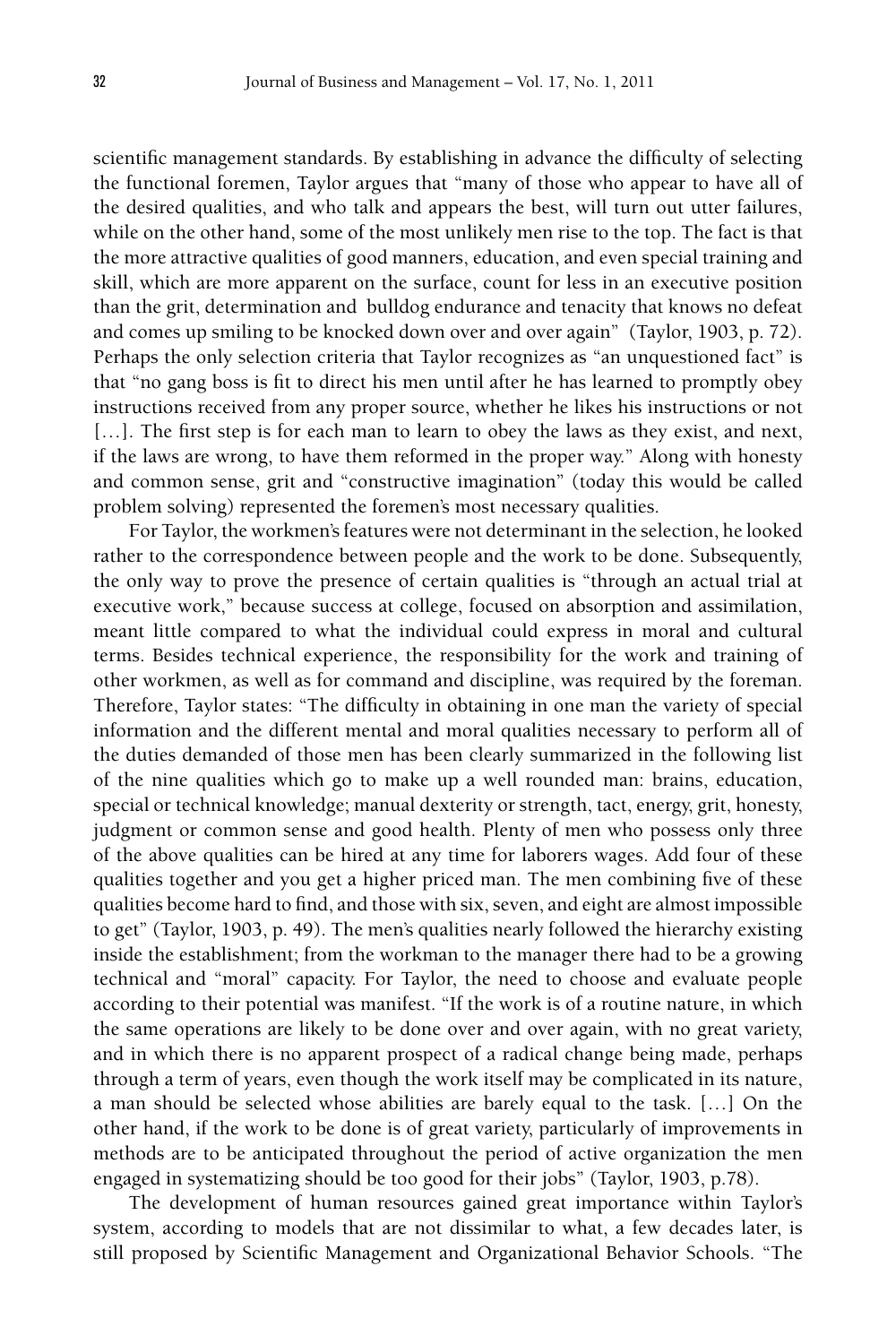selection of the men who are employed to fill vacancies or new positions should receive the most careful thought and attention and should be under the supervision of a competent man who will inquire into the experience and particular fitness and character of applicants and keep constantly revised lists of men suitable for the various positions in the shop. […] The knowledge of the character and of the qualities needed for various positions acquired in disciplining the men should be useful in selecting them for employment" (Taylor, 1903, p. 61). The potential of workmen, middlemanagement and foremen should be evaluated by the same criteria, according to a continuous logic. Tasks and roles should be assigned to workers according to their skills and in anticipation of organizational changes of the specific business area. The task should be in some way challenging, so as to make everyone satisfied with the work assigned and able to fully develop their skills. Facing the occurrence of a disproportion between resources and requirements, Taylor suggested the possibility for the same employer to facilitate the outplacement of *high-flyers* in other production realities able to valorize these resources. This apparent policy of sacrifice is, in contrast, the way to promote the best interest of the establishment. "For one man lost in this way, five will be stimulated to work to the very limit of their abilities, and will rise ultimately to take the place of the man who has gone, and the best class of man will apply for work where these methods prevail" (Taylor, 1903, p. 73). In this way, the best class of man is motivated and encouraged to demonstrate personal initiative and will have the opportunity to rise through the vertical line of command. The functional organization and the centralization of management within the planning department does not inhibit the development of human resources, in fact "the demand for men of originality and brain, capable of performing more brain work and less monotony was never so great" (Taylor, 1903, p. 75).

In addition to theoretical engagement and application engineering, in Taylor there is always an institutional devotion linked to the debate that develops in the industrial and political context of the East Coast on the inefficiencies and backwardness of the industrial system of the time. His thought went beyond the individual company's bounds to assume a dimension more broadly linked to socioeconomic development.

## **Discussion**

Much more than just careful consideration about the professional and technical limits or credits of a scientist have been focused on Taylor's work and personality. His political position aimed at the "good of the nation," linearly expressed throughout his professional practice and theoretical excursus, aptly represented the new needs of a society in rapid transformation. He had a global, not just technical, vision of social development, combining the macroeconomic level of wealth generation (Smith, 1776), competition, consumer and labor with an intermediate level of management and finally with the micro-organizational level of the factory laborer's daily work. Taylorism "defined" the relationship between employer and business systems, between employees' security, and between national interests and wealth valorisation.

Wages and profit were no longer the result of an occasional and spontaneous exchange, or of disturbing power relationships but rather, they became the scientific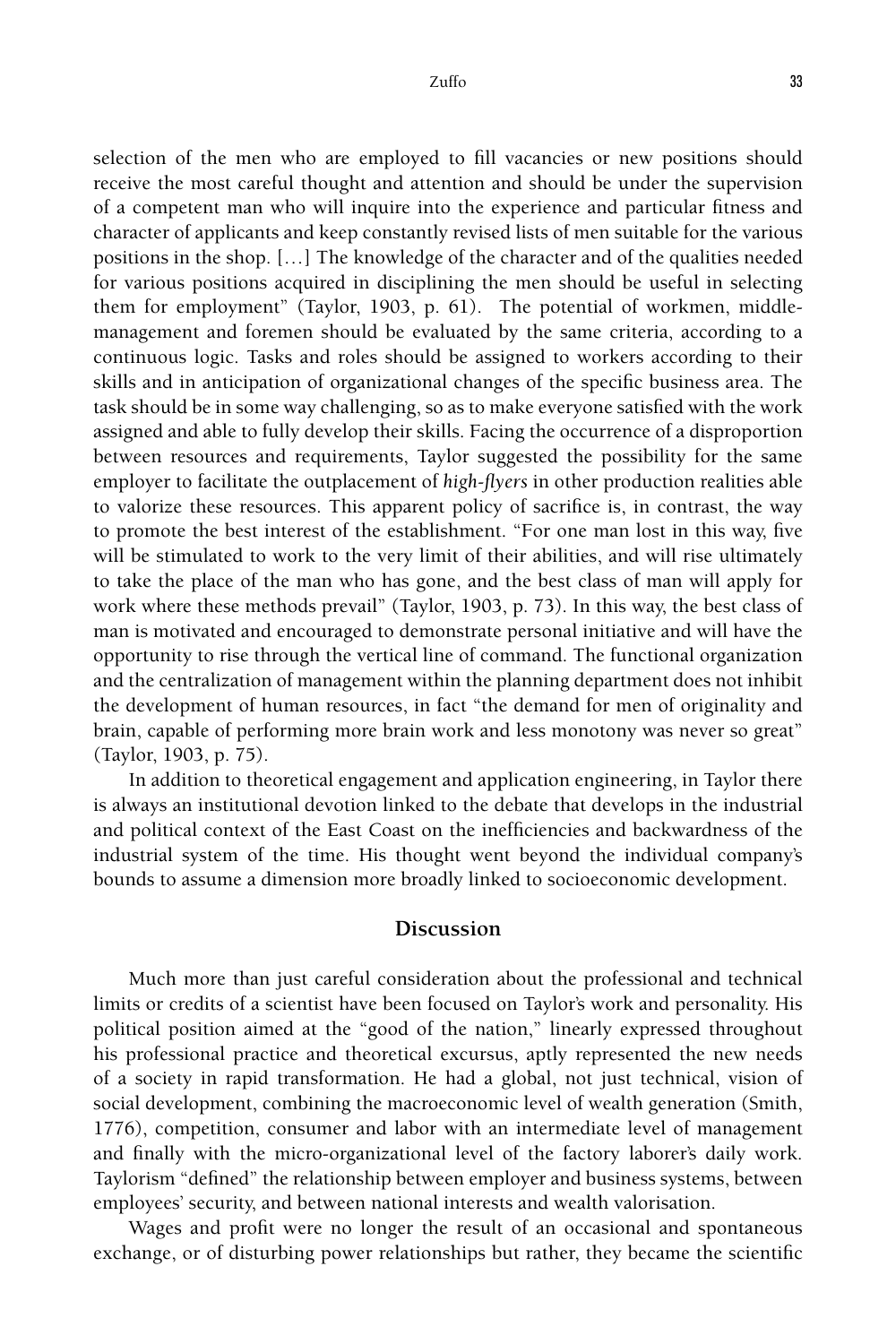result of new relations between different social components. Individualism and discord have thus been replaced with cooperation and harmony and mutual distrust with trust (Taylor, 1912). In this climate of cooperation guaranteed by the superiority of science applied to methods and techniques, goods became cheaper and therefore affordable to a wider segment of the population. The focus shifted from the division of surplus to increasing production, making goods that were previously considered a luxury, available to consumers. The largely increased demand implied that "there are more workers than ever before" (Taylor, 1911, p. 71), working to produce a proper offer. For instance, "making shoes at a fraction of their former labor cost" made it possible to sell them "so cheap that now almost every man, woman and child in the working-classes buys one or two pairs of shoes per year and wears shoes all the time" (Taylor, 1911, p. 5).

Harmony between the workmen and their employers was assured by "the whole people, (the consumers), who bought the product of the first two and who ultimately paid both the wages of the workmen and the profit of the employers." The aim of Scientific Management is indeed "the attainment of all three parties through scientific investigation" (Taylor, 1911, p. 73).

Being for or against this specific approach to thinking represented in the following decades, and especially in Europe, a division between different ideological factions and the attempt to favor or oppose a cultural hegemony aimed at social control (Le Chatelier¸ 1914; Friedmann, 1946, 1950, 1956; Mauro, 1950; Butera, 1972; Braverman, 1974; Coriat, 1979; Accornero, 1997) and political struggle. This match lasted a century. Taylor's Scientific Management had been proposed over the decades as a model and a technically instrumental device, crystallized in its apparently incontrovertible scientific truth. The wager of the attempt to develop resources and create wealth, gradually turned into an effort to maintain power and social control. Taylor was a prophet, regarded both as a source of truth and a symbol of brutal capitalistic oppression; an *ikon* to use for submitting workers to new process technologies through the totalitarianism of rationality, thus enabling the production of the millions of pieces needed for the new international competition of mass industry: explicit and implicit touchstone of the new production logics, as a framework of new work in the 20th century.

Taylorism can also be investigated according to its scientific sustainability. Taylor's whole thinking referred to the traditional paradigm of positivist science. The main pursuit of scientific management was the achievement of scientific rationality and theoretical truth, based on a naive realism, considering data and facts as objective, neutral, and governed by laws to be found in nature. Taylor's thinking was certainly refused in various ways over the decades. His management model was not only the result of an engineering discipline (Emery & Trist, 1965; Woodward, 1965; Bonazzi, 1972), but mainly of a "psycho-sociological conception" of the factory, or a centrality of physiology (Derickson, 1994). However, there was a lack of knowledge induced by the backwardness of the scientific psychology of the time which highlights how business historians had taken no notice of physiologists' indictment towards Taylor's system (Chandler, 1977, 1990; De Masi, 1992; Accornero, 1997). Historians have added to the critique of Scientific Management by calling it unscientific. Daniel Nelson (1975; 1980) stated that "it was little more than [Taylor's assistants'] common sense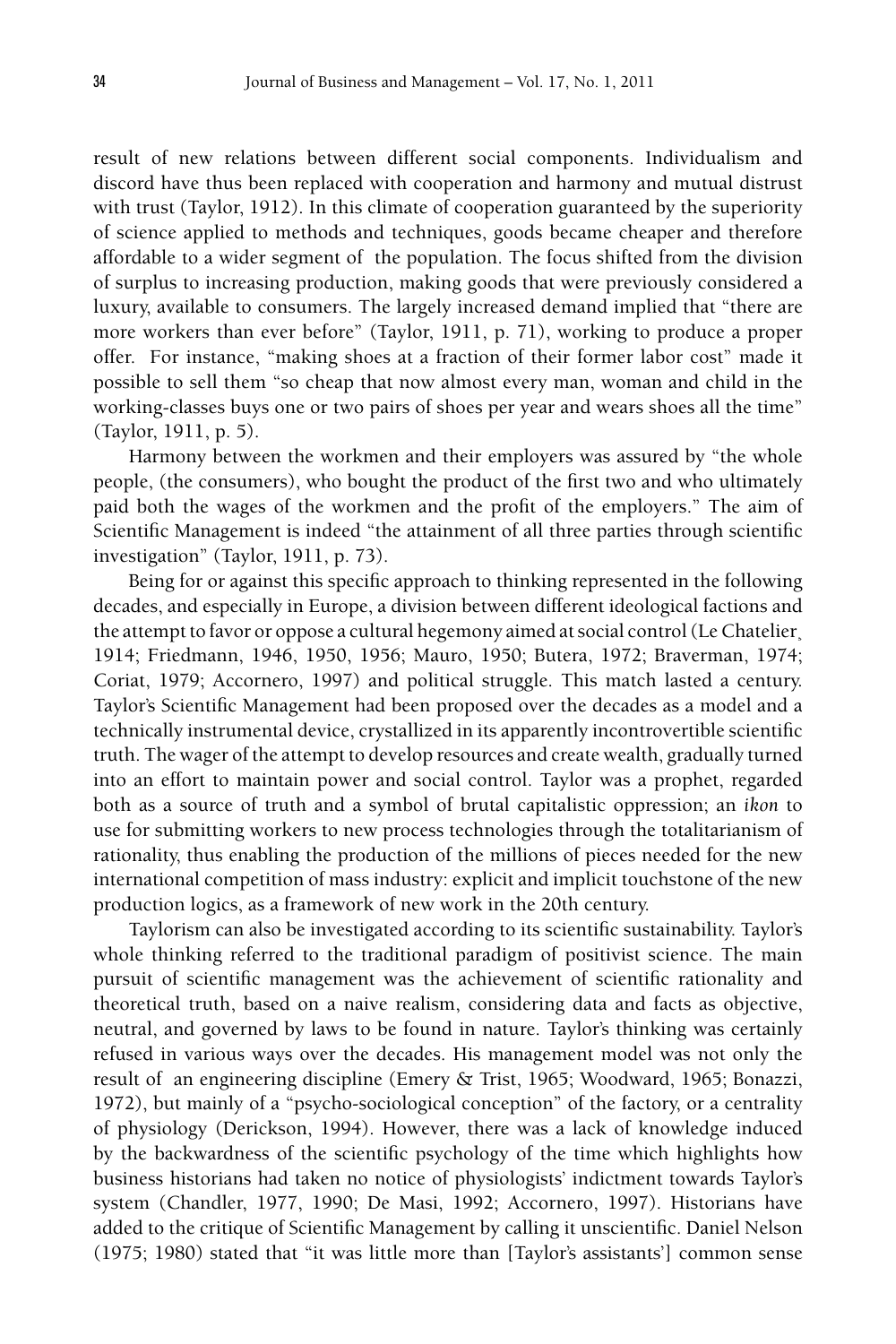observation that some 'rest' was necessary. Others argued that the most important mistake of Taylor and his associates was simplifying the results of their study and glossing over the inconsistencies, by substituting quantitative analysis with anecdotal data (Wrege & Perroni, 1974).

Beyond the criticisms of several of his contemporaries, and in contrast to his "cooperators" such as Thompson or Frank and Lillien Gilbreth, there was Goldmark (1912) who called for additional research into "the ultimate physical adjustment of the workers to the heightened intensity of their tasks," and Robert Hoxie (1915) who doubted that time-study practitioners could recognize or eliminate overwork.

Münsterberg, father of applied psychology, was an outspoken supporter of Scientific Management. According to his point of view, Taylor and his "cooperators" first recognized the centrality of the human factor, identifying its correlation with technologies and the opportunity to develop innovative models of work organization. At this level, psychology had a significant role, even if at that time it was not ready to respond to the demands posed by its possible direct applications.

In the United States, industrial research conducted by psychologists and sociologists such as Elton Mayo affected only the surface of Scientific Management and of Taylor's thinking. In 1916, Elton Mayo started his experiments with a group of colleagues who subsequently became involved in the Hawthorne Studies, among them were F. J. Roethlisberger, Professor of Human Relation, and W.J. Dickson, Chief of the Employee Relations Research Department of the Western Electric Company (Mayo, 1933; Roethlisberger & Dickson, 1939). While agreeing with the general layout of Scientific Management, Mayo did not accept Taylor's refusal of informal groups as cause for systematic soldering (Taylor, 1911). Mayo's main belief was in fact that managers must be aware of 'social needs' and cater to them to ensure that employees collaborate with the official organization, rather than work against it.

The first internationally significant Psychotechnics Congresses were still confined within the broader developments of Scientific Management and were far from being opposed to Taylor's model, as testified by the International Congress of Psychology promoted by Claparède in 1920 at Geneva, as well as by the two International Congresses of Psychotechnics held in 1921 in Barcelona and Milan in 1922 (Bauer, 1922; Cerberi, 1923).

In contrast, on the European scene, Taylor's specific contribution was less recognizable and critiques were stronger and more radical than in the United States. In particular, psychotecnics were set against Taylorism. The same reason given by Taylor to explain the need to introduce Scientific Management (Candeloro, 1919; Mauro, 1927), was used to justify psychotechnics as a "social discipline" in opposition to Taylorism. Scientific issues and ethical justifications were often merged together (Merrick, 1919). Charles S. Mayers (1920, 1922), cofounder of the British Psychological Society and the National Institute of Industrial Psychology and director of the Cambridge Laboratory of Experimental Psychology, highlighted most of the critical aspects of Taylorism. He refused the one best way of Taylorist and Fordist footprints that made the worker crash with the monotony of work and the alienation caused by the impossibility to intervene autonomously in their own work. In France, Lahy's critiques (Lahy, 1916; Friedmann, 1946) linked to timing practices and overproduction, were already widely available,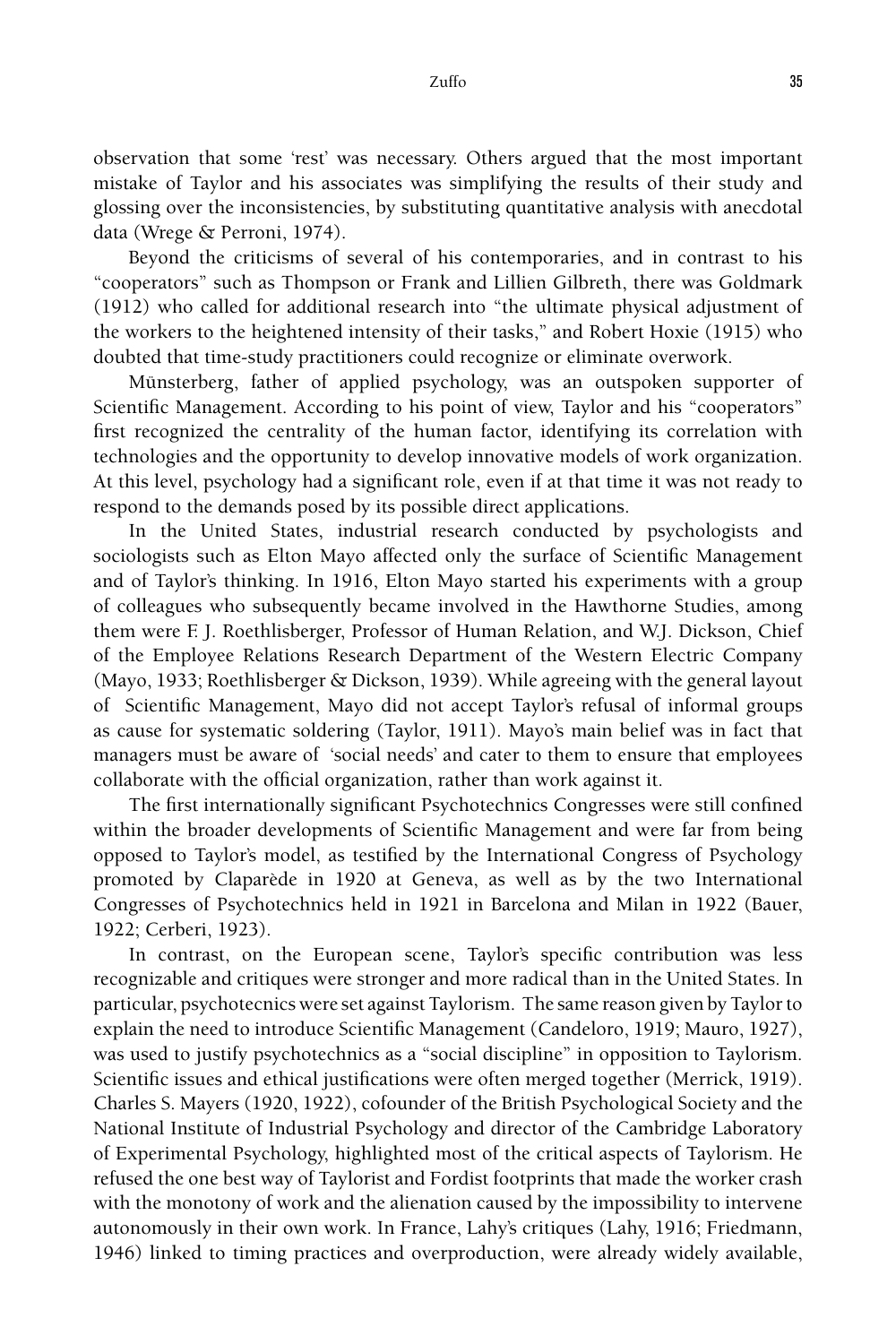and the first strikes at the Renault plant related to work organization issues dating back to 1912. In Germany, the dissociation from scientific management was even stronger and aimed at countering the growing oppression of 'chained' work. Giese, von Gottl-Ottienfield and Edgar Atzler preferred psychotechnical and physiological rationalization to Taylorism (Forgeaud, 1929). In particular, Atzler stated that Taylor knew dead machines very well, but ignored the living engine of men, which were the object and aim of psychotechnical studies. Otto Lipmann, influenced by the holistic conception of the individual proposed by Gestalt, opposed elementarism, movements fragmentation, and "the one best way" (Friedmann, 1946).

The first effective theoretical criticism to Taylor's model can be found in Simon's works (1947, 1957) and subsequently in Thompson and Bates (1957)(Cyert & March, 1956; March & Simon, 1958). Basically, Simon called into question the Taylorist model through the "theory of intentional and bounded rationality." In decision-making, Simon believed that managers faced uncertainty about the future and costs in acquiring information in the present. These factors limited the extent to which managers could make a fully rational decision, thus they possessed only "bounded rationality" and must make decisions by "satisfying." Taylor's principle of maximizing efficiency is replaced by the principle of subjective expected utility (Simon, 1957). According to Simon (1957), this was the only rational choice that took into account the cognitive limitations of both knowledge and cognitive capacity, exceeding the psychotechnical dichotomies.

Finally, one last aspect to remember in relation to the European criticism of Taylorism came from Georges Friedmann (Friedmann & Naville, 1961; Friedmann 1946, 1950, 1956). Starting from 1931, he approached the problems posed by work and techniques, contributing to the development of a prestigious French School of Psycho-Sociology that involved several scholars such as Pierre Naville, Alain Touraine and Elliot Jacques, somehow counter-weighing Anglo-Saxon dominance (Harry Braverman, Andrew Friedmann, Richard Edwards, and Michael Burawoy). For these authors, the unequivocal ideological and ethical opposition to Taylorism (we find little difference between Taylorism, Taylor, and Ford) was aimed at the disintegration of the alleged scientific value of the model. Problems of Industrial Mechanization (Friedmann, 1946), while perhaps lacking in rigorous historical value, had abundant testimonial value, was an intensive report of almost every aspect of the psychological effects of industrial work and was also a vigorous indictment of Taylorism. The unscientific nature of Taylorism was not related to historical limitations, such as the unavailability of a usable body of knowledge focused on specific issues (such as fatigue, heavy work and the one best way illusion), but rather to the opportunity to safeguard clearly defined social interests (Friedmann, 1946). Taylor's Scientific Management was thus countered by psychotechnics which would reveal the dehumanization of work through psychological knowledge. Similarly, Harry Braverman (1974) argued that although Taylor was the pioneer of the biggest revolution that ever took place in the division of labor, his work could not be classified as scientific as it had not gone looking for a "better way to work."

For Aris Accornero (1997), an Italian sociologist, the controversy on Taylorism opened a century of "stomach ache," aimed at understanding if and how, ethical and scientific, scientific management actually was. Supporting the hypothesis of the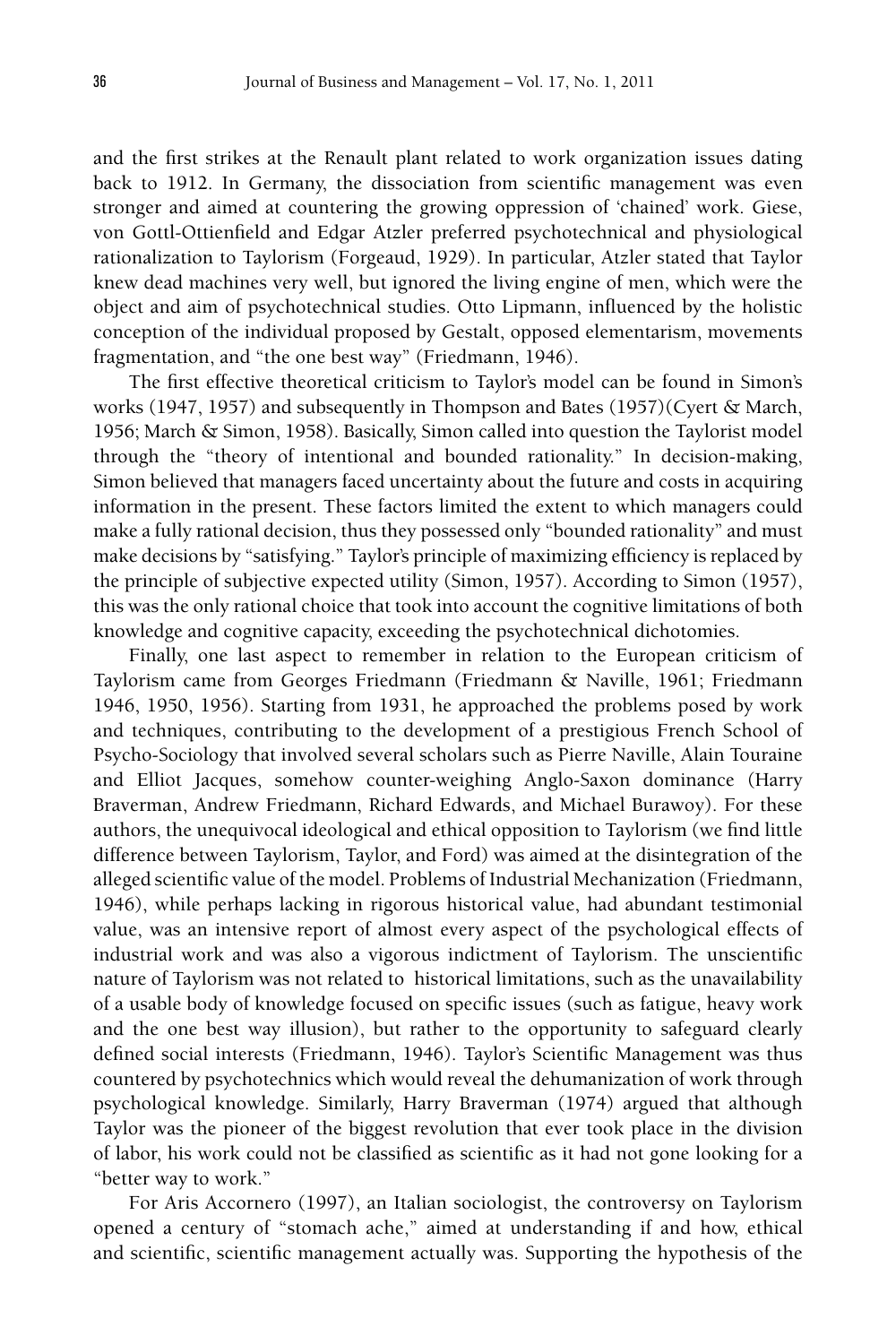scientific nature of Taylor's model, Accornero (1980, p. 98) says it stands the test of time. "Scientific Management was, alas, a procedure responding to scientific canons. Capitalistic ones? Of course. But, what else? If it was just another form of speed-up, we would not still be here discussing of it. It would not have been a revolution at all. But it shook and reshaped the human work of an entire historical era." Taylorism represented a "crucial turning point that discredited the history of work, dividing the era between two different forms of capitalism and two different types of civilization" (Accornero, 1980, p. 99).

## **Conclusion**

Certainly, Taylor's thinking for his time in comparison to the scientific and social development of other disciplines unknown or little known to him, can be considered to have met the positivist scientific canons. Taylor's specificity can be considered scientific enough for the time in which it was expressed and it obviously assumes "the values and limits of the machine metaphor" (Morgan, 1986).

It will be the specialization of knowledge invoked by Taylor that will eliminate the original coherence and unity supporting his system. Thus, the specialization proposed by scientific management both opens and closes a new era. This apparent paradox belongs to the "Decline of the West" recalled by Spengler, which is also a period during which the positive knowledge achieved its final synthesis, connecting science and ethics, natural sciences and moral values, and nomothetic and idiographic sciences. This particular condition belonged to both functional psychology, that had at last become a science without a soul (such as John B. Watson's behaviorism), and to the fragmentation of management theories, or put another way, endless lines of efficiency or organizational behavior consultants. Scholars, the sons of a new culture induced by mass industry, began to look at fractioned and less holistic knowledge, providing precise answers to specific questions.

Today, we seem to require a reunification of ethics and science. It is therefore useful to recall a passage from Heidegger's Discourse On Thinking: "It is not that the world is becoming entirely technical which is really uncanny. Far more uncanny is our being unprepared for this transformation, our inability to confront meditatively what is really dawning in this age." (Heidegger, 1959, p.85). Our present economic development, induced by technological innovations, cannot always respond to the quality of life improvements of billions of men. Wealth is likely to be distributed less and less. The social fragmentation is growing, and in the meantime, it seems that the financial logics dominating productive factors are becoming independent variables. Certainly, as shown by the subsequent historical events, Taylor's era was not free of problems and questionable phenomena. Soldiers of fortune who accumulate great wealth, difficult legislative struggles for the control of trust and the financial economy and financial fraud of Taylor's time, are all reoccurring problems of our uncertain and sometimes dramatic present day. Taylor's personal battle for distributed wealth with some form of equity and in the light of shared ethics and available sciences, seems thus to be both useful and necessary today.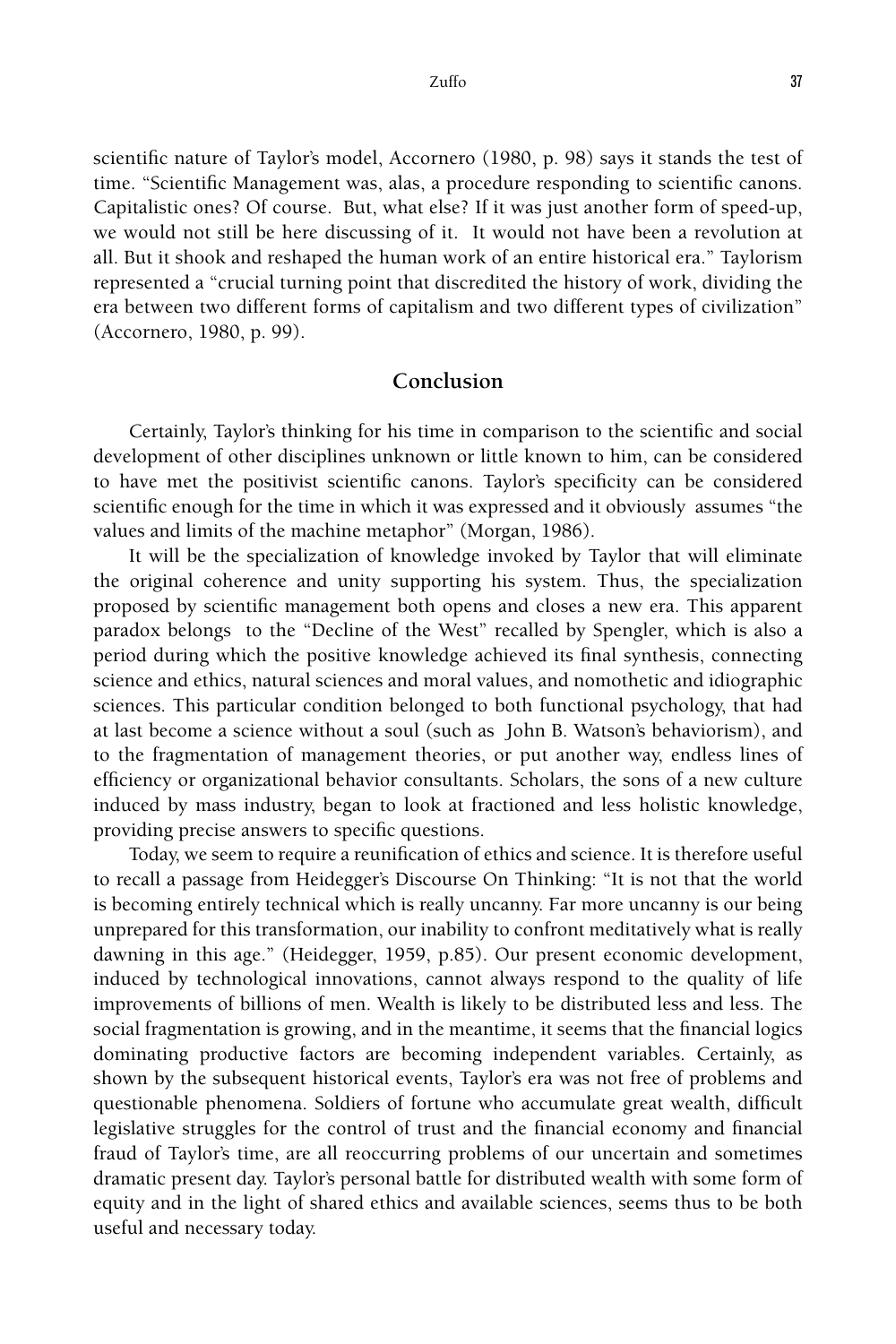# **References**

- Accornero, A. (1980). *Il lavoro come ideologia.* Bologna: Il Mulino.
- Accornero, A. (1997). *Era il secolo del lavoro*. Bologna: Il Mulino.
- Angelici, G. (1928). *Il sistema Taylor e l'organizzazione razionale del lavoro.* Roma: Stabilimento tipografico centrale.
- Balbo, L. (1967). *A cura di, La classe operaia americana*. Bari: Laterza.
- Bauer, J. (1922). Orientamento professionale e Taylorismo. *Atti della III Conferenza Internazionale di psicotecnica applicata all'orientamento professionale*. Milano: Società Umanitaria.
- Bedaux, C. E. (1921). The Bedaux Unit principle of industrial measurement. *Journal of Applied Psychology, 5* (2): 119–126.
- Benyon, H. (1973). *Working for Ford*. London: Allen Lane.
- Bonazzi, G. (1972). Il taylorismo tra strumento del capitale ed utopia tecnocratica. *Economia & Lavoro, 1*(2)*.*
- Bonazzi, G. (1995). *Storia del pensiero organizzativo*. Milano: Franco Angeli.
- Boring, E.G. (1929). *A History of the Experimental Psychology.* New York: Century.
- Braverman, H. (1974). *Labor and monopoly capital: the degradation of work in the twentieth century*. New York: Monthly Review Press.
- Butera, F. (1972). *I frantumi ricomposti: struttura ed ideologia nel declino del taylorismo in America*. Venezia: Marsilio.
- Cerberi, G. (1923). *La ricerca delle attitudini nel lavoratore. In Attitudini e orientamento professionale*. Milano: Commissione di studi psicotecnici della Società Umanitaria.
- Chandler, A.D., Jr. (1977). *The Visible Hand. The Managerial Revolution in American Business*. Cambridge, MA: Harvard University Press.
- Chandler, A.D., Jr. (1990). *Scale and Scope: The Dynamics of Industrial Capitalism. Cambridge*, MA: Belknap Press.
- Copley, F.B. (1923). *Frederick W. Taylor, Father of Scientific Management, 2*. New York: Harper.
- Coriat, B. (1979). *L'atelier et le chronometer*. Paris: Christian Bourgois.
- Cyert, R.M. & March, J.C. (1956). Organizational factors in the theory of oligopoly. *Quaterly Journal of Economics, 70*: 44–64.
- De Masi, D. (1992). A cura di, *Processo a Taylor*. Milano: Edizioni Olivares.
- Derickson, A. (1994). Physiological science and scientific management in the Progressive Era: Frederic S. Lee and the Committee on Industrial Fatigue. *The Business History Review, 68*: 483–514.
- Emerson, H. (1912). *The twelve principles of efficiency*. New York.
- Emery, F.E. & Trist, E. (1965). The casual texture of organizational environments. *Human relations*.
- Ford, H. (1922). *My life and work*. Garden City, NY: Garden City Publishing Company.
- Forgeaud, A. (1929). *La Rationalization: Etats Unis et Allemagne*. Paris: Payot.
- Friedmann, G. (1946). *Problèmes humains du machinisme industriel*. Paris: Gallimard.
- Friedmann, G. (1950). *Dove va il lavoro umano*. Tr. It. Milano: Edizioni di Comunità, 1955.
- Friedmann, G. (1956). *Le travail en miettes.* Paris: Gallimard.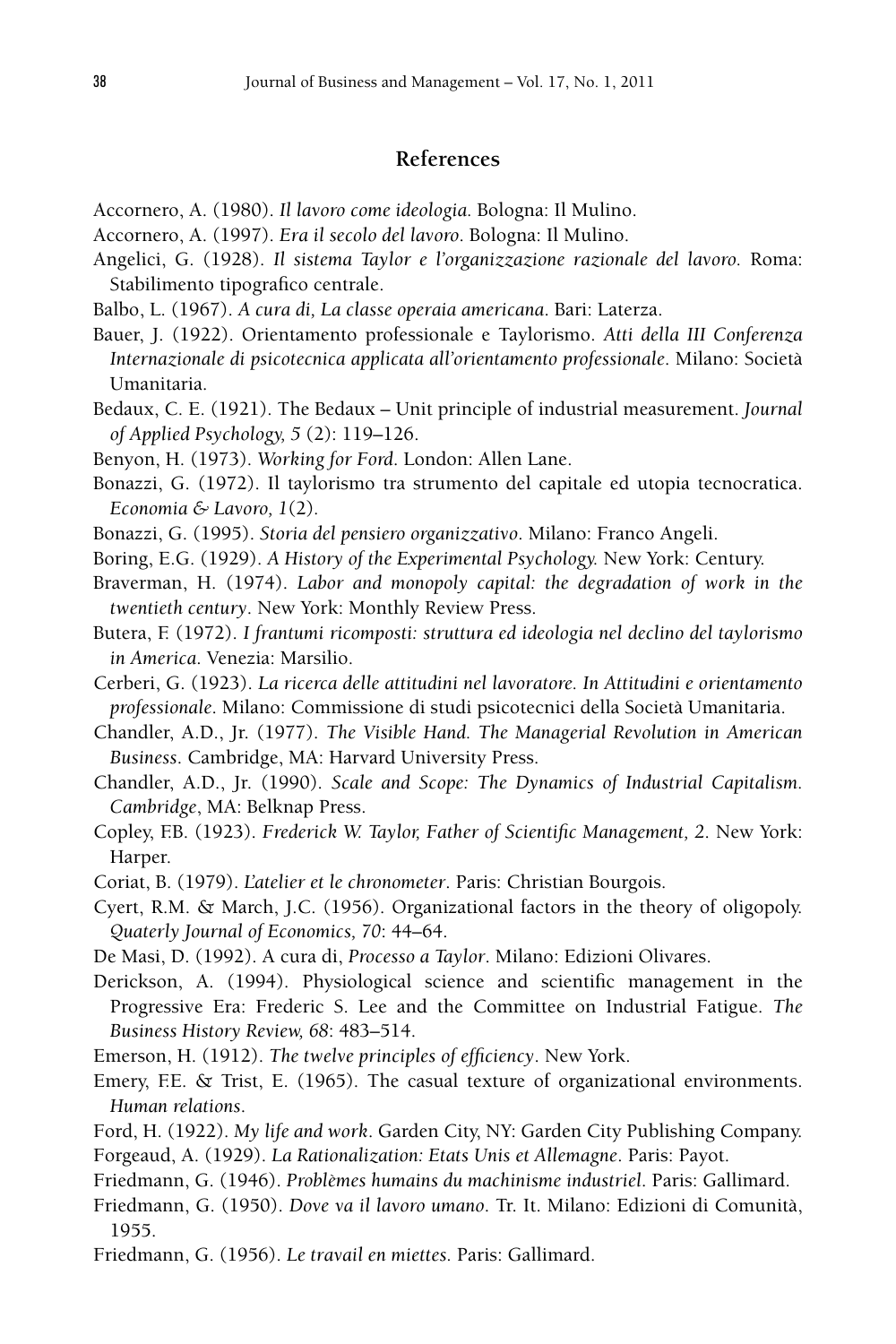- Friedmann, G. & Naville, P. (1961). *Trattato di sociologia del lavoro*. Milano: Edizioni di Comunità, 1963.
- Gantt, H.L. (1910). *Work, wages, and profits: their influence on the cost of living*. New York: The Engineering Magazine.
- Geymonat, L. (1971). *Linee generali di sviluppo della scienze matematiche e fisicochimiche nella seconda metà dell'Ottocento. In Geymonat, L. (1971). Storia del pensiero filosofico e scientifico, Dall'Ottocento al Novecento, Vol. V,* Cap. IV, Milano: Garzanti.
- Gilbreth, F.B. (1911). *Motion Study.* New York.
- Gilbreth, F.B. & Gilbreth, L.M. (1917). *Applied motion study*. New York.
- Gilbreth, F.B. & Gilbreth, L.M. (1919). *Fatigue Study*. New York.
- Gilbreth, L.M. (1921). *The Psychology of Management*. New York: The MacMillan Company.
- Goldmark, J. (1912). *Fatigue and Efficiency: A Study in Industry.* New York.
- Gould, L.L. (2000). *America in the Progressive Era, 1890 1914*. Harlow: Pearson Education.
- Heidegger, M. (1959). *Discourse on Thinking*.
- Heidegger, M. (1959). *L'abbandono*. tr. It. Genova: Il Melangolo, 1983.
- Hinsley, F.H. (1962). *L' espansione coloniale e i problemi sociali : 1870-1898*, Vol. XI. In Storia del mondo moderno. Cambridge: Cambridge University Press. Milano: Garzanti, 1970.
- Hoxie, R.F. (1915). *Scientific Management and Labor*. New York: Appleton & Co.
- Jacoby, S. (1984). *The Development of Internal Labor Markets in American Manifacturing Firm*. In Osternam, P (Ed.) Internal Labor Markets. Cambridge, Mass: MIT Press.
- Kaneklin, C. (2004). Introduzione. Tra Passato e Presente. In Zuffo, R. G. (2004). Taylor. *Le origini dello Scientific Management e della psicologia del lavoro*. Milano: Raffaello Cortina.
- Kanigel, R. (1997). *The One Best Way: Frederick Winslow Taylor and the Enigma of Efficiency*. New York, NY: Penguin Books.
- Lahy, J.M. (1916). *Le système Taylor et la psychologie du travail professionnel*. Paris: Masson.
- Le Chatelier, H. (1914). *La filosofia del sistema Taylor e altri scritti*, Roma: Enios,1929.
- Lee, J.R. (1916). The so–called profit sharing system in the Ford plant. *Annals of the Academy of Political Sciences, vol. LXV*.
- Lombardo, G.P., Pompili, A. & Mammarella, V. (2002). *Psicologia del lavoro in Italia.*  Milano: Franco Angeli.
- Jones, M.A. (1983). *The Limits of Liberty. American History 1607-1980*. Oxford-New York: Oxford University Press. Tr. It. Storia degli Stati Uniti: dalle prime colonie inglesi ai giorni nostri. Milano: Bompiani.
- March, J.G. & Simon, H.A. (1958). *Organizations*. New York: John Wiley & Sons.
- Marx, K. (1857). *Lineamenti fondamentali della critica dell'economia politica*, Firenze: La nuova Italia, 1968.
- Marx, K. (1867). *Il Capitale*. Roma: Editori Riuniti, 1964-66 (3).
- Mauro, F. (1927). *Caratteri e finalità dell'OSL.* Roma: Enios.
- Mauro, F. (1950). *F.W. Taylor. La vita, le opere, gli epigoni.* Milano: La Cultura Editrice.
- Mayers, C.S. (1920). *Mind and work: the psychological factors in industry and commerce*.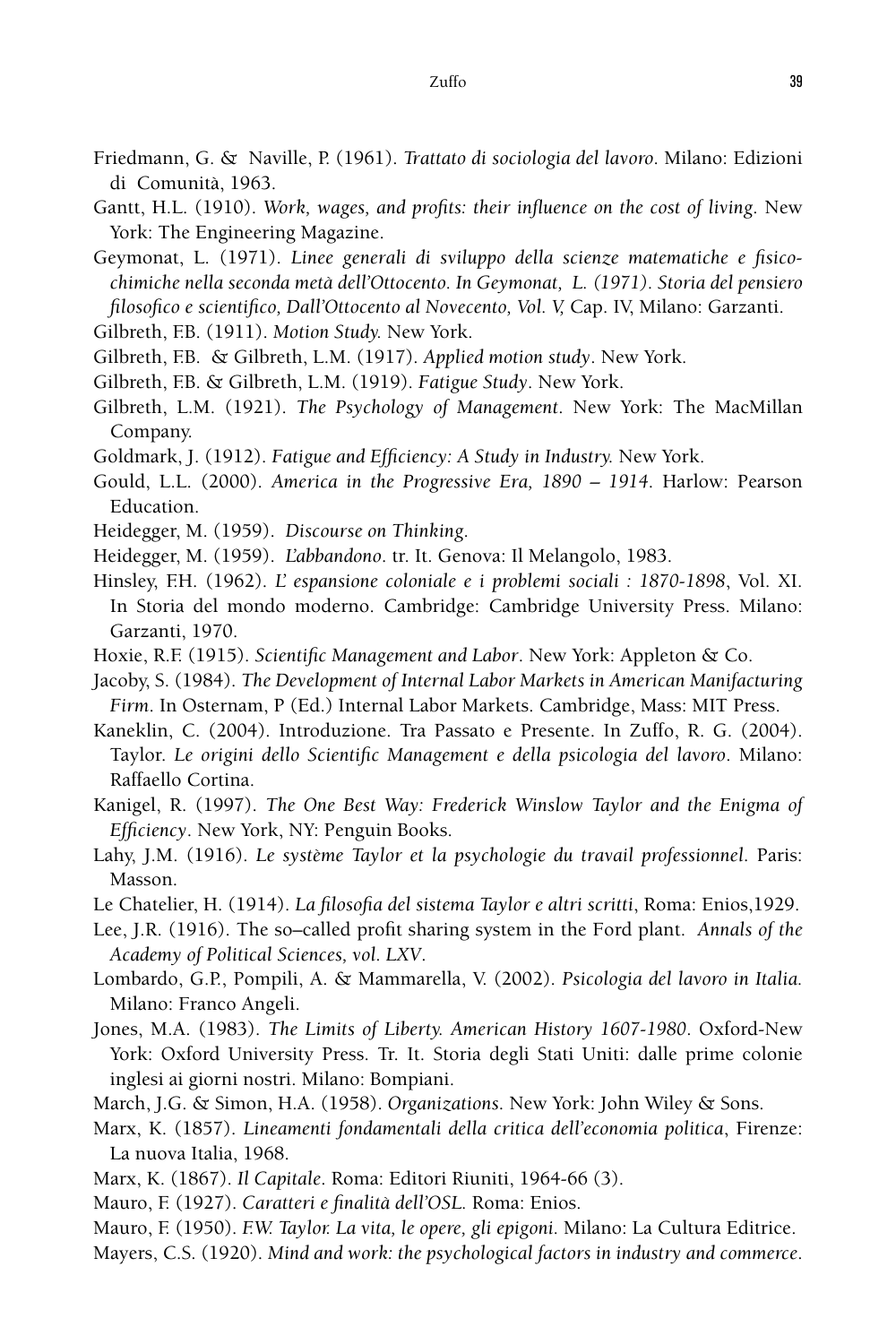London: University of London Press,.

- Mayers, C.S. (1922). The Efficiency Engineer and the Industrial Psychologist. In *Atti della III Conferenza Internazionale di psicotecnica applicata all'orientamento professionale*. Milano: Società Umanitaria.
- Mayo, E. (1933). *The Human Problems of an Industrial Civilization*. New York: MacMillan.
- Merrick, D.V. (1919). *Time Studies as a Basis for Rate Setting*. New York: The Engineering magazine.
- Morgan, G. (1986). *Images: le metafore dell'organizzazione*. Milano: Franco Angeli, 1997.
- Mosso, A. (1981). *La Fatica*. Milano: Treves.
- Münsterberg, H. (1913). *Psychology and industrial efficiency.* London: Constable & Co Limited.
- Müller, P. & Silberer, P. (1968). *L'homme in situation industrielle*. Paris: Payot.
- Nacci, M. (2000). *Pensare la tecnica. Un secolo di incomprensioni*. Bari: Laterza.
- Nelson, D. (1975). *Managers & Workers. Origins of the New Factory System in the U.S. 1880-1920*. Madison: University of Wisconsin Press.
- Nelson, D. (1980). *Frederick W. Taylor and the Rise of Scientific Management*. Madison: University of Wisconsin Press.
- Nevins, A. (1954). *Ford: the times, the man, the company*. New York: Charles Scribner's.
- Noble, D.F. (1977). *America By Design. Science, Technology, and the Rise of Corporate Capitalism*. New York: Knopf.
- O'Neil, W.M. (1968). *The Beginnings of Modern Psychology. Harmondsworth*: Penguin.
- Roethlisberger, F.J. & Dickson, W.J. (1939). *Management and the Worker*. Cambridge: Harvard University Press.
- Rossi, P. (1988). *A cura di, Storia della scienza moderna e contemporanea*. Torino: Utet.
- Rossi, P. (1995). *Naufragi senza spettatori. L'idea di progresso*. Bologna: Il Mulino.
- Sasso, G. (1984). *Tramonto di un mito*. Bologna: Il Mulino.
- Schmitz, C.J. (1995). *The growth of big business in the United States and Western Europe, 1850-1939*. Cambridge, England: Cambridge University Press.
- Simon, H.A. (1947). *Administrative Behavior: A Study of Decision-Making Processes in Administrative Organizations*. (4th ed. in 1997). Washington, D.C.: The Free Press.
- Simon, H.A. (1957 ). *Models of Men Social e Rational*. New York: Wiley.
- Smith, A. (1776). *An Inquiry Into the Nature and Causes of the Wealth of Nations*. Torino: Utet, 1945.
- Sombart, W. (1913). *Der Bourgeois*. Munich: Duncker and Humblot, 1913. Translated by M. Epstein as *The Quintessence of Capitalism*. London: Unwin, 1915.
- Spengler, O. (1918). Der Untergang Des Abendlandes: Umrisse Einer Morphologie Der Weltgeschichte. München.
- Taylor, F.W. (1895). *A piece Rate System. Asme Transactions, 16*: 856-903.
- Taylor, F.W. (1903). *Shop Management.* Sioux Falls: Nu Vision Publications-LLC, 2008.
- Taylor, F.W. (1906). *On the art of cutting metals*, Trans. Asme, *28* : 31-350.
- Taylor, F.W. (1911). *The Prinicples of Scientific Management.* New York: Dover Publications Inc.
- Taylor, F.W. (1912). *Deposizione di Taylor davanti alla Commissione speciale della*